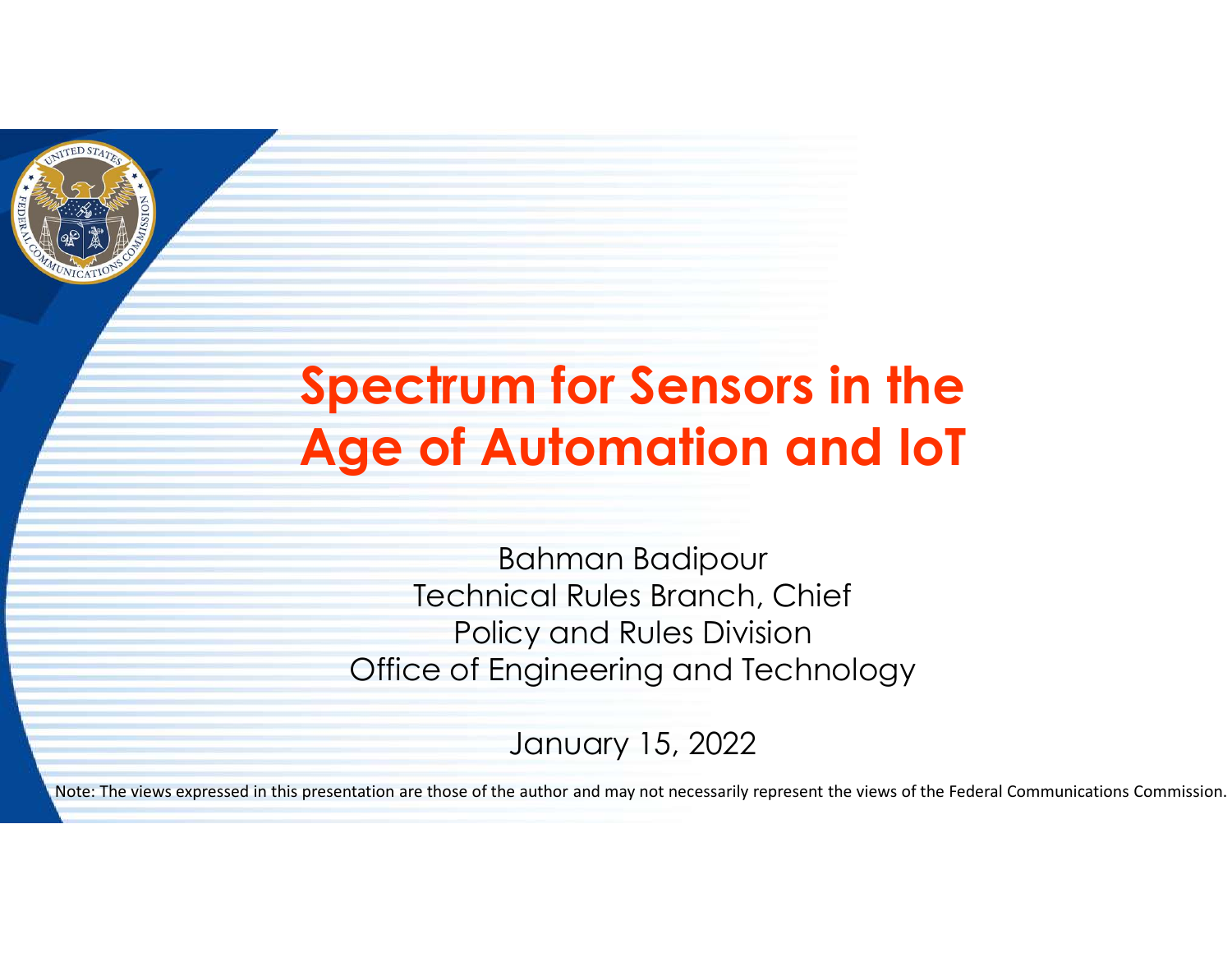

# FCC 5G Plan Underway

The FCC is taking action to make additional spectrum available for 5G services.

- High-band: Concluded 5G spectrum auction for the 28 GHz & 24 GHz bands. Auction for the upper 37/39/47 GHz bands is complete and we are in the process of issuing the licenses.
- Mid-band: Repurposing activities to make a large contiguous block of mid-band spectrum available for commercial use, 3.45-3.55 GHz band and neighboring 3.5 GHz and 3.7 GHz bands could offer 530 megahertz of mid-band spectrum for flexible use. **• Mid-band**: Repurposing activities to make a large contiguous block of mid-band spectrum available for commercial use, 3.45-3.5 GHz band an neighboring 3.5 GHz and 3.7 GHz bands could offer 530 megahertz of mid-band spec
	- Low-band: The FCC is acting to improve use of low-band spectrum with targeted changes to the 600 MHz, 800 MHz, and 900 MHz bands.
	- Unlicensed: The agency is creating new opportunities for the next generation of Wi-Fi in the 5.9 GHz and 6 GHz and above 95 GHz bands.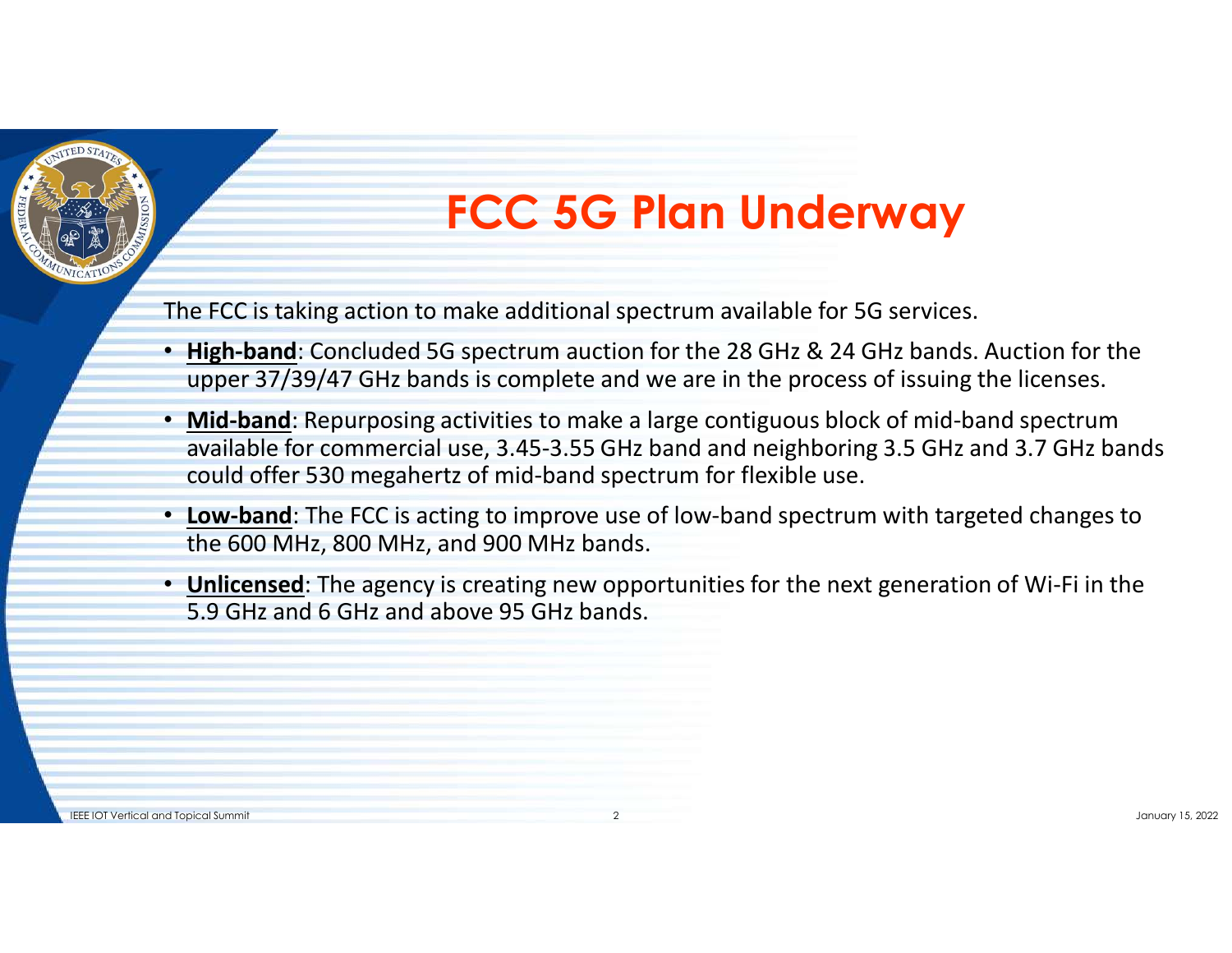

# 3.45-3.55 GHz Band GN Docket No. 19-348

- 3.45-3.55 GHz band currently allocated for Federal Radiolocation Service
- Second Report and Order adopted March 17, 2021
- Summary of 2<sup>nd</sup> R&O:
	- Reallocate 100 megahertz of spectrum in the 3.45 GHz band for non-federal flexible use wireless services
	- Establish a framework for the 3.45 GHz band that will enable robust commercial use by an array of service providers, while also ensuring that federal incumbents are still protected from harmful interference where and when they require continued access to the band
		- Protection provided within designated cooperative planning areas and periodic use areas
	- Technical rules
		- Power level consistent with other flexible use bands
		- Two-step emission mask; similar to CBRS
	- Collectively, the 3.45 GHz band, the neighboring 3.5 GHz and 3.7 GHz bands represent 530 megahertz of contiguous mid-band spectrum for 5G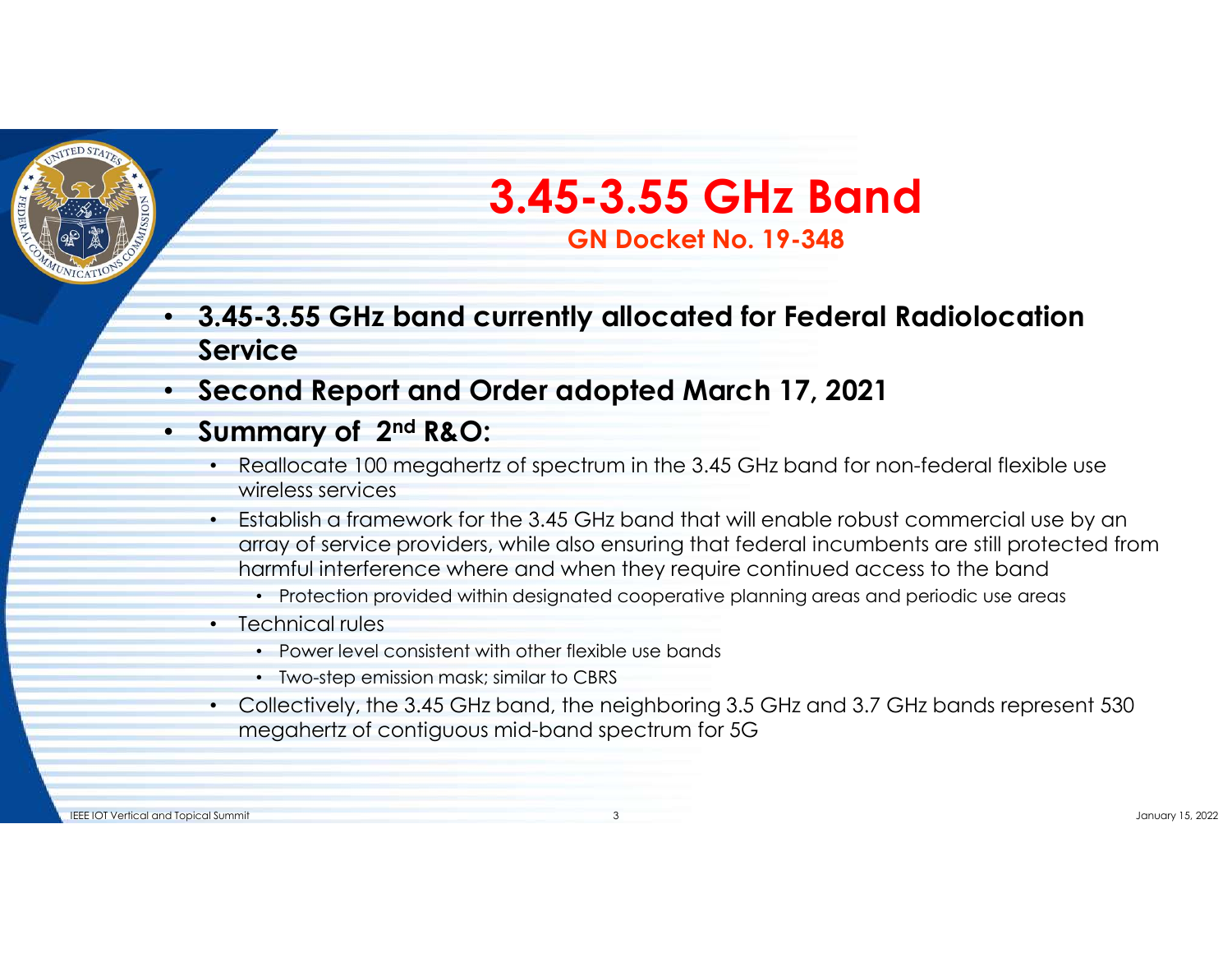# 3.55-3.7 GHz Band (CBRS Band)

#### GN Docket No. 12-354 (3.5 GHz), 15-319 (SAS/ESC), Docket 17-258 (October 2018 R&O)

#### • Three Reports and Orders adopted in 2015, 2016 and 2018

• Sharing 150 MHz in 3550-3700 MHz for flexible use between new mobile broadband, incumbent DoD Radar, and Commercial FSS.

#### • Summary of the band:

- In 2020 Commission released a Public Notice and certified Amdocs, CommScope, Federated Wireless, Google, and Sony as SAS Administrators in the 3.5 GHz band.
- In March 2021, the Commission released a public notice and certified Key Bridge as the newest SAS administrators. Currently there are six certified SAS admins operate in the country.
- The next stage is to review the second wave of SAS administrator applicants. These are RED Technologies, and Nokia.
- CBRS equipment certification: more than one-hundred CBSDs (Category A and B) from more than 45 different manufacturers have been approved by the FCC lab.
- Auction 105 concluded raising a total of \$4.58B.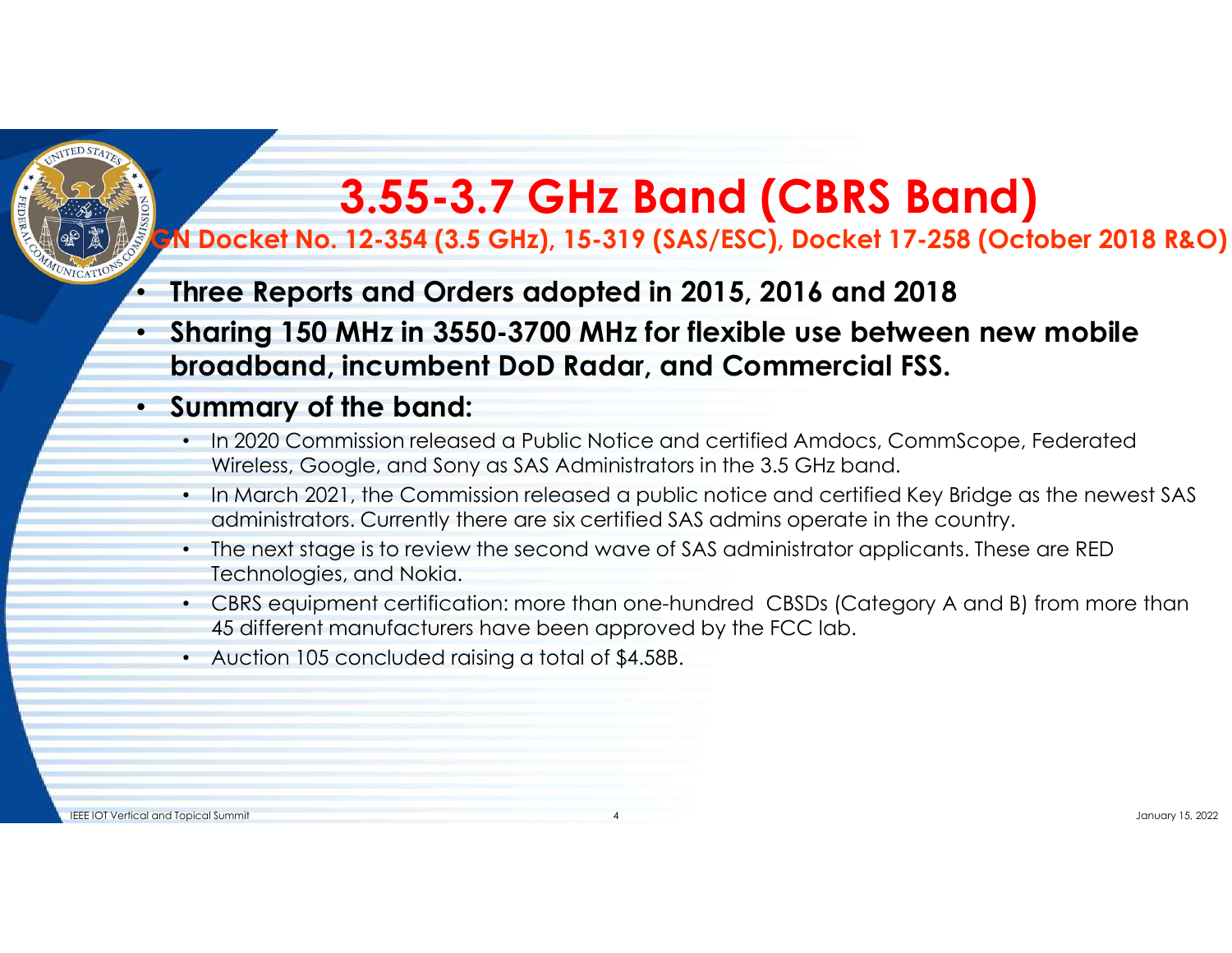

# 3.7-4.2 GHz Band (C-Band) GN Docket No. 18-122

## • Report and Order adopted February 28, 2020

• Repurposed lower 300 megahertz from fixed satellite service and fixed service to flexible use for mobile broadband **3.7-4.2 GHz Band (C-Band)**<br> **GN Docket No. 18-122**<br> **ont and Order adopted February 28, 2020**<br> **urposed lower 300 megahertz from fixed satellite service and fixed**<br> **ice to flexible use for mobile broadband**<br> **mary of ch 3.7-4.2 GHz Band (C-Band)**<br> **GN Docket No. 18-122**<br>
ort and Order adopted February 28, 2020<br>
urposed lower 300 megahertz from fixed satellite service and fix<br>
ice to flexible use for mobile broadband<br>
mary of changes:<br>
d

### • Summary of changes:

- Add mobile allocation to 3.7-4.0 GHz band.
- Transition 280 megahertz, plus a 20-megahertz guard band, from incumbent use to flexible-use through public auction.
	-
	-
- Require FSS operations to repack into 4.0-4.2 GHz band.
- Provide incumbent FSS and FS licensees with reimbursement of reasonable relocation costs, paid by flexible-use licensees.
- Adopt service and technical rules for flexible-use licensees in the 280 megahertz of spectrum designated for transition to flexible-use.
- On February 17, 2021, Auction 107 concluded raising a total of \$81,114,481,921 in net bids with 21 bidders winning a total of 5,684 licenses.(see AU Docket No. 20-25).

## • Petitions for Reconsideration remain pending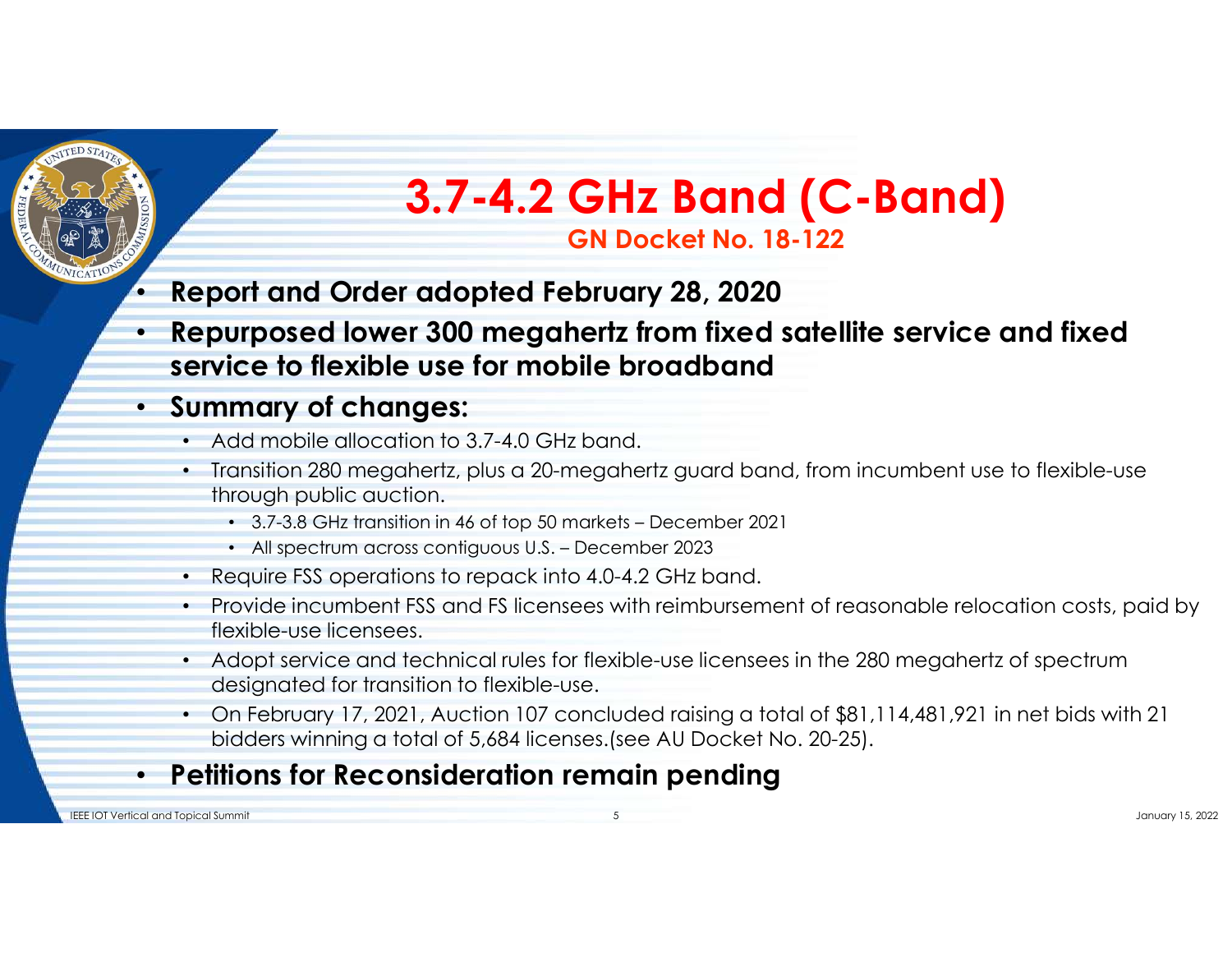

# 12 GHz Band WT Docket No. 20-443

- 12 GHz band is 500 megahertz of mid-band spectrum between 12.2-12.7
- Currently licensed to two DBS operators but NGSO and MVDDS services can operate on a non-harmful interference basis

## • NPRM adopted January 15, 2021 seeks comment on:

- Whether it is possible to add mobile service throughout the 12 GHz band without causing harmful interference to incumbent licensees
- Whether there are technical parameters that would allow additional terrestrial shared used of the band, methods for assigning flexible use rights in the band, and potential sharing mechanisms for the band if coexistence among the incumbent services and new flexible use service is technically feasible
- Whether the public interest benefits of maintaining the current allocations and framework for the band outweigh the potential benefits of accommodating new services in the band
- Comments extended to May 7, 2021 and reply comments extended to July 7, 2021.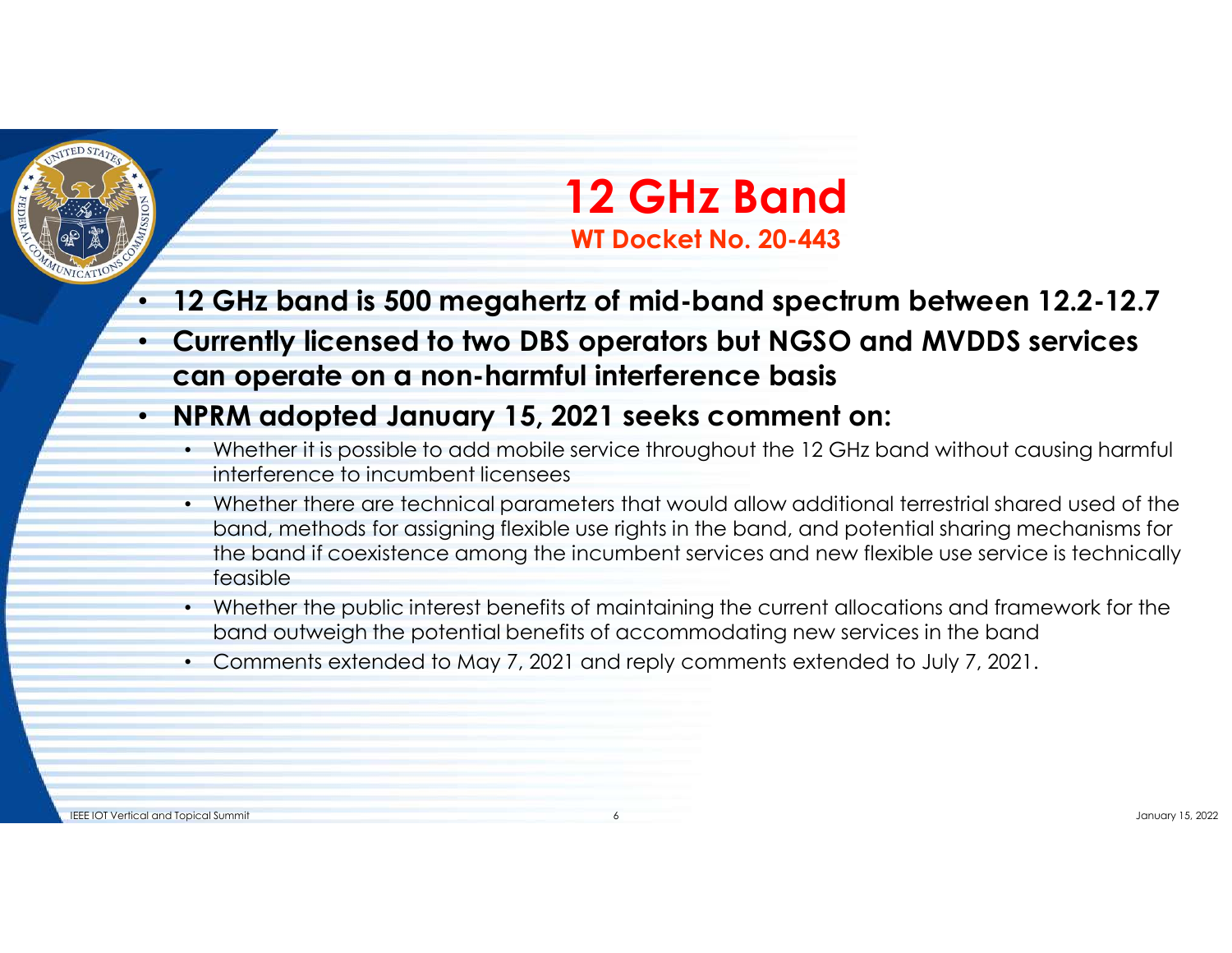

# Innovation Zones Public Notice Innovation Zones<br>Public Notice<br>ET Docket No. 19-257<br>Notice (PN) released August 6, 2021.

- Innovation Zones Public Notice (PN) released August 6, 2021.
- PN creates two new Innovation Zones in Boston, MA and Raleigh, NC, and extends an existing Innovation Zone, in New York City.
	- The Boston Zone, will support the transition of DARPA's Colosseum network emulator to a shared platform usable by the research community, allowing researchers to take advantage of Colosseum's unique capabilities, including the ability to emulate full-stack communications, to support AI and machine learning algorithms.
	- The Raleigh Zone will house the Aerial Experimentation and Research Platform for Advanced Wireless (AERPAW). This project will create a city-scale platform to focus on new use cases for advanced wireless technologies that are emerging for unmanned aerial systems, including telecommunications, transportation, infrastructure monitoring, agriculture, and public safety.
	- The New York City Innovation Zone would be enlarged to cover additional area. This city-scale outdoor testbed has a technical focus on ultra-high-bandwidth and low-latency wireless communications with tightly coupled edge computing.
	- Those wishing to test in an Innovation Zone must meet the Program License eligibility requirements, hold an existing Program License and operate in accordance with the geographic areas and technical limits established for the Innovation Zone. Program licensees must register on OET's Experiments System webpage under the respective Innovation Zone webpage at: www.fcc.gov/els prior to operation.
	- An additional Innovation Zone exists in the Salt Lake City area with a focus similar to the New York City Innovation Zone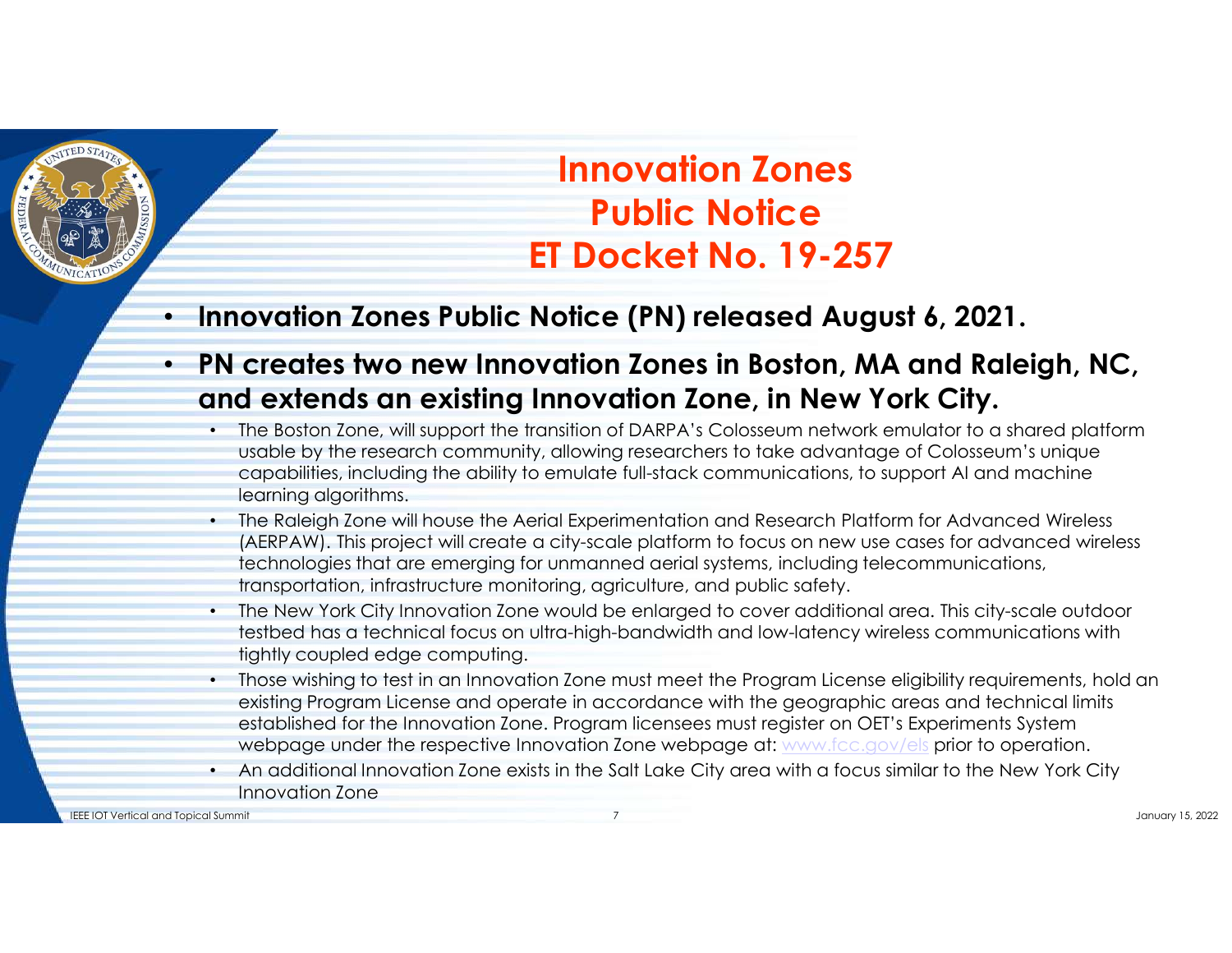

# 5.9 GHz Band ET Docket No. 19-138

• 5.9 GHz band (5.850-5.925 GHz) formerly reserved for Dedicated Short Range Communication (DSRC) Service

#### • Summary of R&O (November 18, 2020) changes:

- Repurpose lower 45 megahertz of the band (5.850-5.895 GHz) for unlicensed operations.
	- Only indoor operations currently permitted pending conclusion of the FNPRM.
- Designate C-V2X as the technology standard for safety-related transportation and vehicular communications in the reserved upper 30 megahertz of the band (5.895-5.925 GHz).
- ITS services will vacate the lower 45 megahertz of the band within one year after R&O effective date.

#### • Further Notice of Proposed Rulemaking

• Seek comment on the transition of all ITS operations to C-V2X-based technology, the codification of C-V2X technical parameters in the Commission's rules, protection of federal radiolocation system from outdoor unlicensed use, and authorizing unlicensed full-power operations (including outdoors) in the lower 45 megahertz.

#### • Two Public Notices released on August 6, 2021

- DA 21-963 lifts the filing freeze previously imposed on the acceptance and processing of new and expanded use applications related to part 90 services operating in certain portion of the 5.9 GHz band.
- DA 21-962 provides guidance to ITS licensees seeking waivers of the Commission's rules to operate roadside units with C-V2X-based technology in the upper 30 megahertz (5.895-5.925 GHz) portion of the 5.9 GHz band.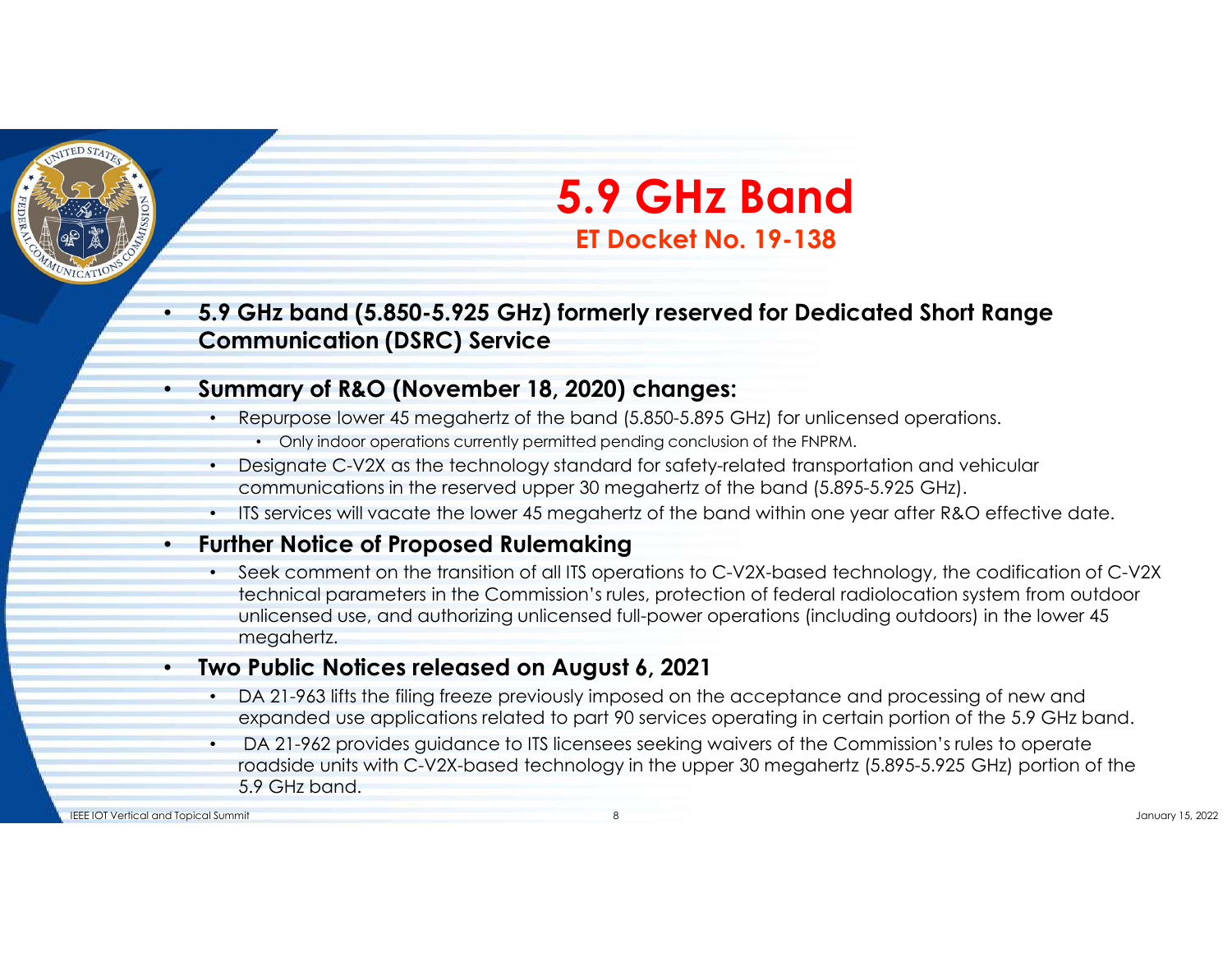

# 6 GHz Unlicensed ET Docket 18-295

- R&O and FNPRM (April 23, 2020) expanded unlicensed device rules in 1200 megahertz of spectrum:
- In the 5.925-6.425 GHz and 6.525-6.875 GHz bands, access points can transmit indoors and outdoors under control of an automated frequency coordination (AFC) system at full power, consistent with levels **6 GHz Unlicensed**<br> **ET Docket 18-295**<br> **EO and FNPRM (April 23, 2020) expanded unlicensed device rules in 1200**<br> **ENDER (i.e., 30 dBm conducted power into a 6 dBi antensmit indoors and outdoors under<br>
control of an autom** 
	- to indoor use only.
		- Restricted to maximum 5 dBm/MHz PSD
		- Maximum EIRP limited to 30 dBm
		- Devices must be supplied power from a wired connection, have an integrated antenna, may not be battery powered, and not have a weatherized enclosure
- Proposed to permit very low power operation (indoors and outdoors) across entire 6 GHz band
	- Also seeks comment on permitting higher power for non-AFC controlled indoor access points.
- PN DA 21-7 (January 11, 2021) seeks comment on whether the Commission should permit 6 GHz U-NII client devices to directly communicate when they are under the control of or have received an enabling signal from a low-power indoor access point.

IEEE IOT Vertical and Topical Summit 9 January 15, 2022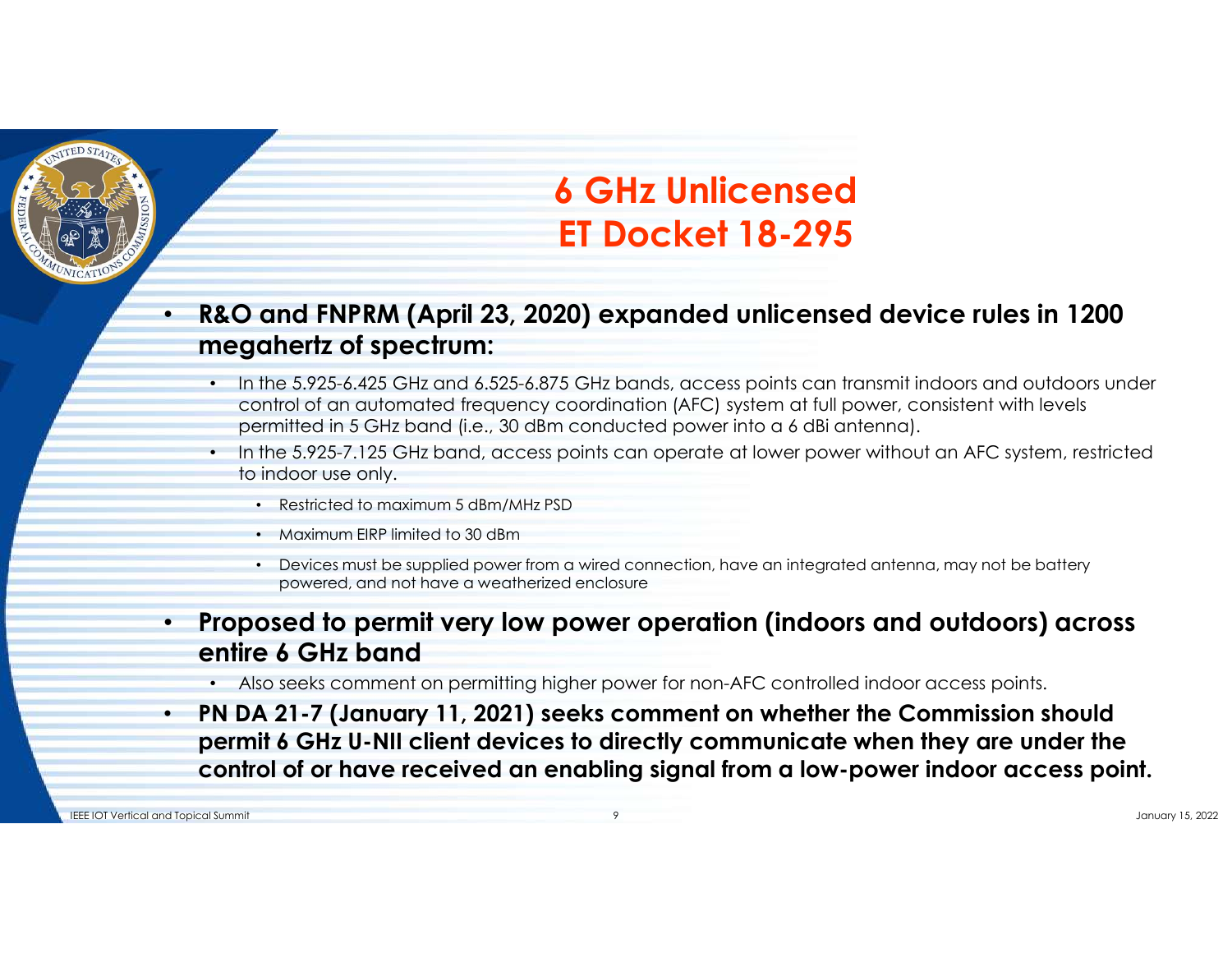

# 6 GHz Band Automated Frequency Coordination Systems Public Notice ET Docket 21-352

- AFC Public Notice (PN) adopted on September 27, 2021.
- PN invites proposals from parties interested in operating an AFC system in accordance with the 6 GHz Report and Order.
- PN describes the information that must be provided with proposals to operate an AFC system, and describes the procedures for designating AFC system operators.
	- OET received 14 proposals by the November 30, 2021 due date. Comments on these proposals were due by December 21, 2021.
	- OET is in the process of reviewing all proposals submitted by November 30, 2021 concurrently and with equal priority. Proposals submitted after this date will be considered by OET, but they may not be considered concurrently with proposals submitted by the due date.
	- For proposal received after November 30, 2021, OET will issue a public notice announcing receipt of the proposal and establishing a period for the public to review and comment on the proposal.
	- OET will conditionally approve as many proposals as are found to satisfy all AFC system requirements.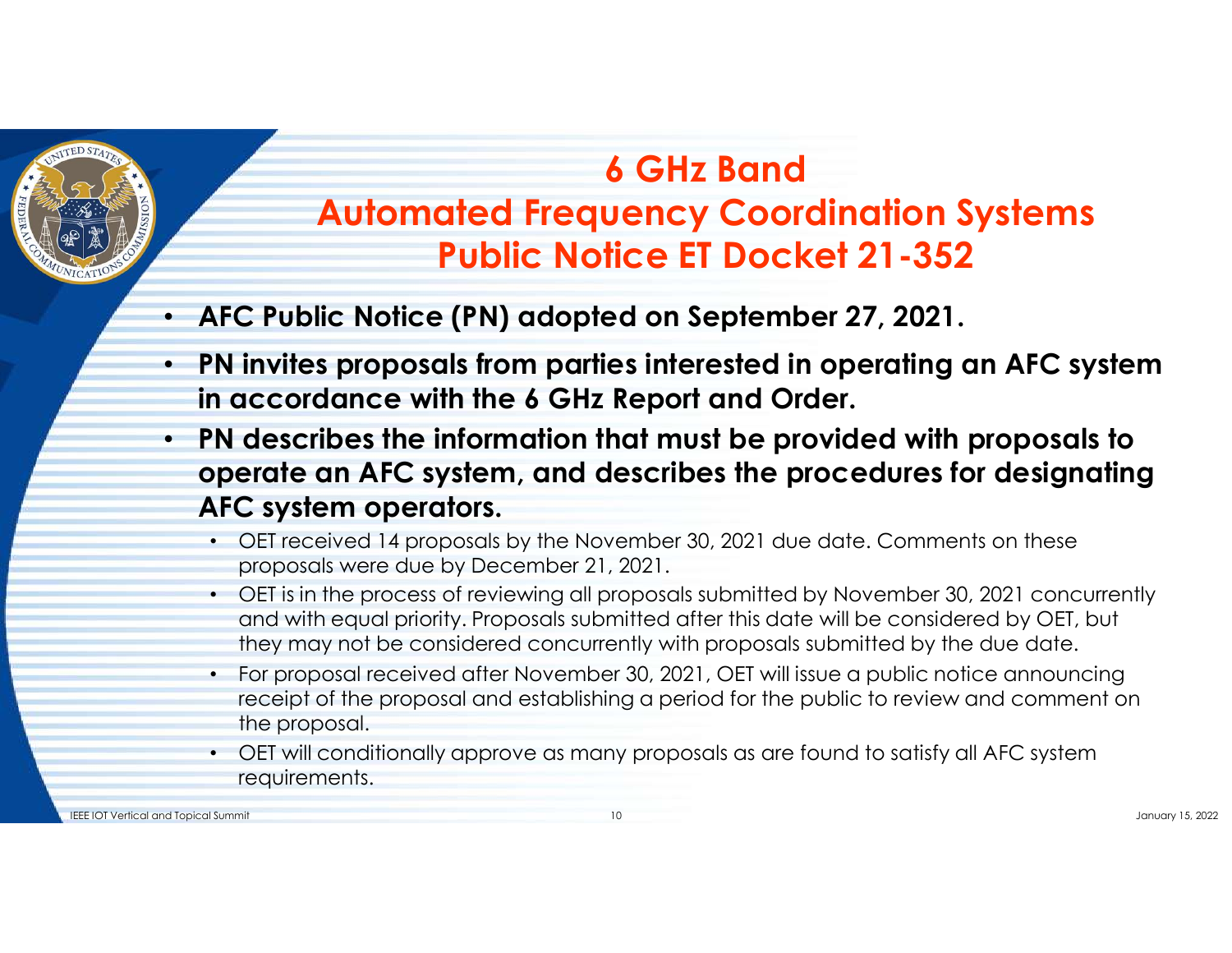

- NOI Released on September 30, 2021.
- NOI seeks comment on issues related to spectrum for the IoT, as directed by Congress.

#### • NOI sought comments on:

- Whether adequate spectrum is available for commercial wireless services that could support the growing IoT
- If adequate spectrum is not available, how to ensure that adequate spectrum is available for increased demand with respect to the IoT
- What regulatory barriers may exist to providing any needed spectrum that would support uses relating to the IoT
- What the role of unlicensed operations and licensed spectrum is and will be in the growth of the IoT
- Comments were due 30 days after release (Nov. 1st) and reply Comments were due 45 days after release (Nov.  $16<sup>th</sup>$ ).
- Per the statute, the Commission has submitted a report to Congress, that summarizes the comments submitted in response to the NOI.

IEEE IOT Vertical and Topical Summit 11 January 15, 2022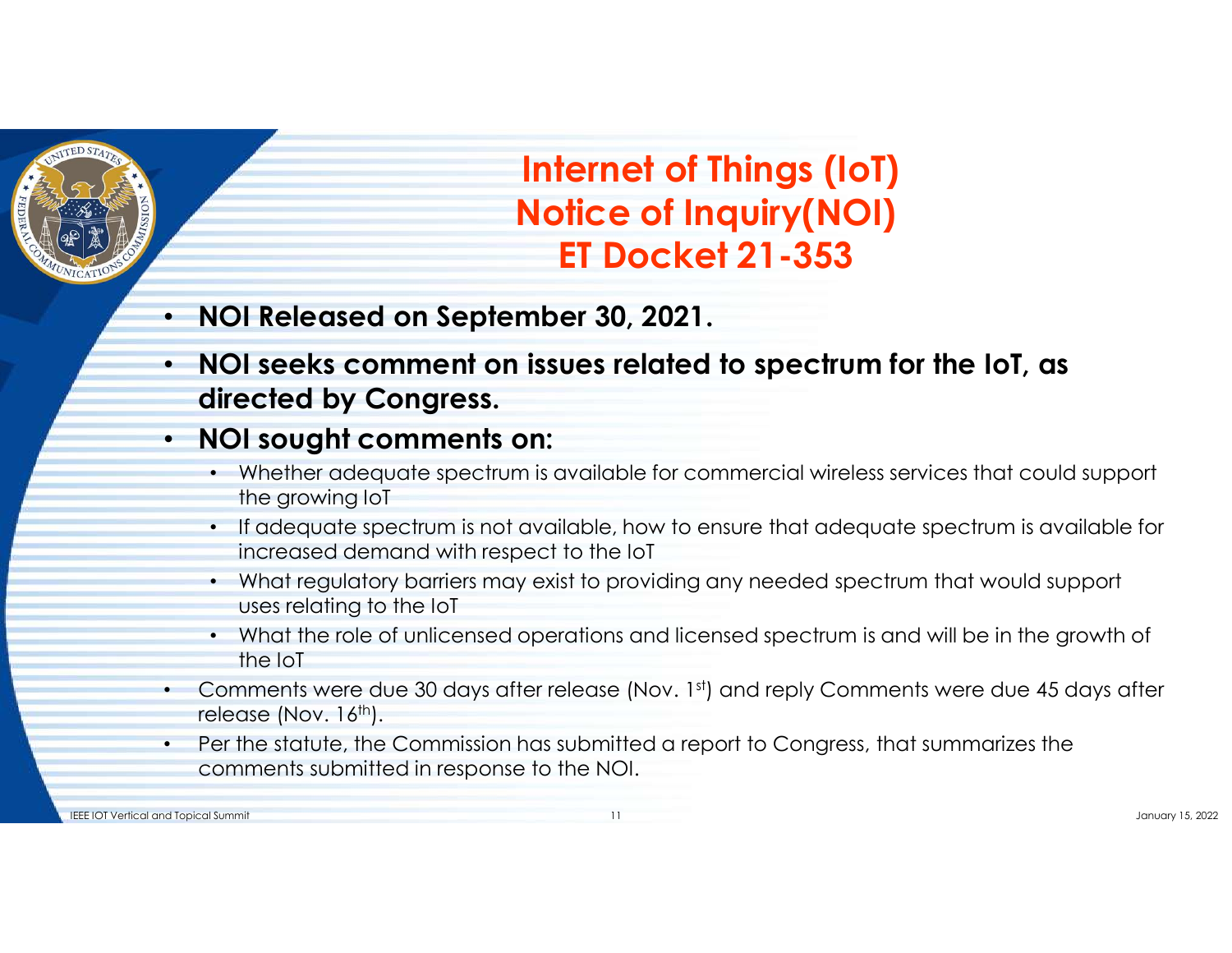

# 60 GHz Short-Range Radars NPRM ET Docket No. 21-264

- NPRM adopted July 13, 2021
- NPRM is modeled after previously granted waivers for Google's gesture control device and to a number of parties for applications including hot car sensors.

#### • Proposed changes:

- Expanding the permissible uses for short-range radars in the 57 to 64 GHz band while promoting coexistence with other unlicensed users and not interfering with licensed and authorized users in the band.
- Allowing unlicensed field disturbance sensors like radar devices to operate in mobile environments at a higher power level than authorized today.
- Seeks comments on the use of sensing technology such as Listen-Before-Talk to allow transmission at the same power level as other unlicensed devices in this band.
- Comments were due by September 20, 2021 and reply comments were due on or before October 18, 2021.
- Received 25 comments mostly in favor of the proposed changes.

IEEE IOT Vertical and Topical Summit 12 January 15, 2022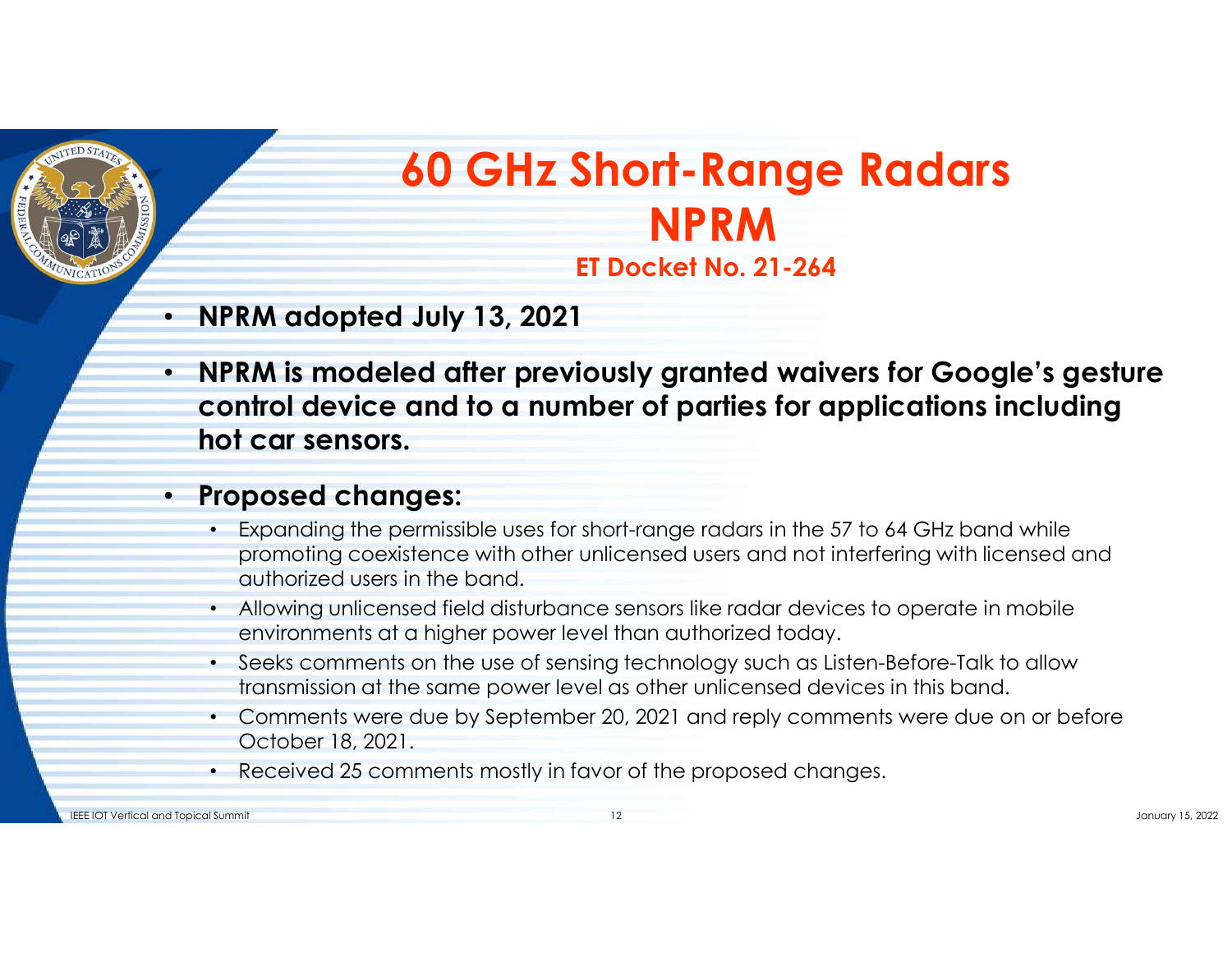

# Types of Radars/Sensors

#### • Traditional Radars (Radiolocation allocation is used)

- Operates in high power (upward of megawatts)
- Requires interference protection and coordination with other users
- L-band, C-band and X/K-band have been popular

#### • Navigation/RadioNavigation

- Vehicular Radars (76-81 GHz)
- UAS Detect-and-Avoid Radars (24.45-24.65 GHz; 15.7-17.2 GHz has been proposed)

#### **Part 15**

- 60 GHz SRIMS
- UWB
- Above 95 GHz

IEEE IOT Vertical and Topical Summit 13 January 15, 2022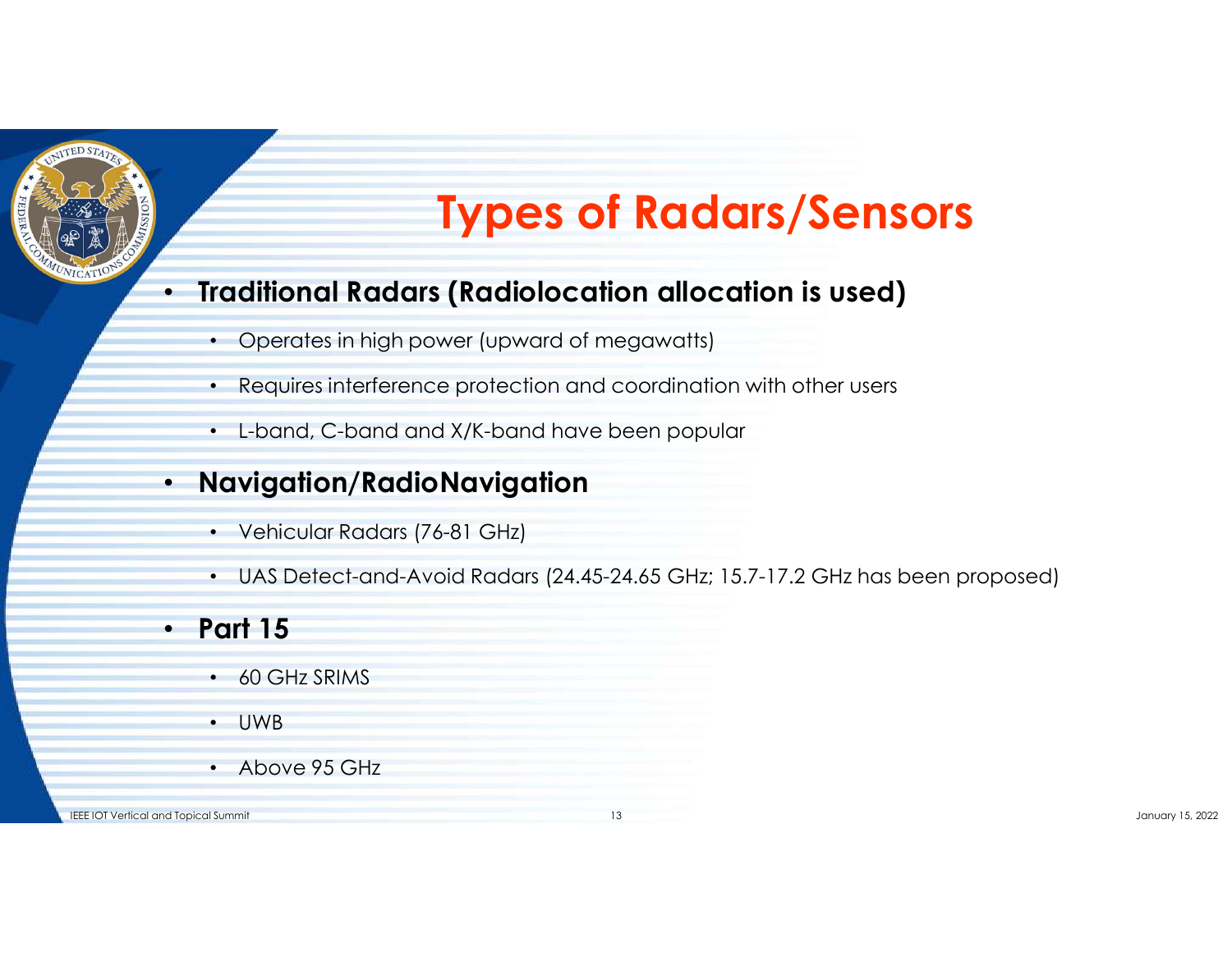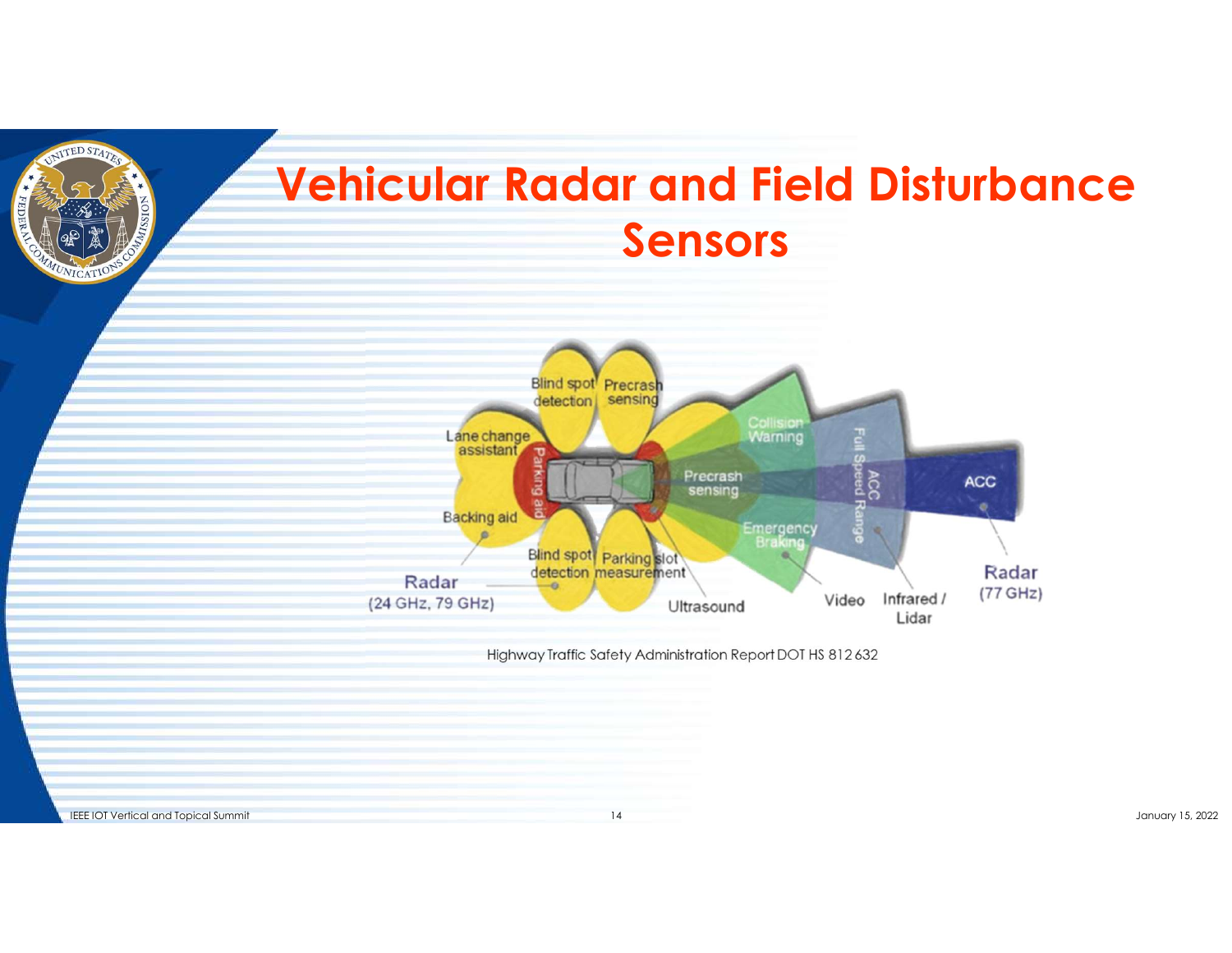

# Vehicular Radar Bands and Rules

| <b>Radar/Sensor</b> | <b>Band</b> | <b>FCC Rule Section</b> |
|---------------------|-------------|-------------------------|
| <b>LRR</b>          | 76-81 GHz   | Part 95, Subpart M      |
| <b>SRR</b>          | 76-81 GHz   | Part 95, Subpart M      |
| <b>NB Radar</b>     | 24 GHz      | Part 15.249             |
| <b>Ultrasonic</b>   | 48 KHz      | Part 18                 |

• Certification of wideband vehicular radars designed to operate in the 23.12-29 GHz band under §15.252 and ultra-wideband vehicular radars designed to operate in the 22-29 GHz band under §15.515 shall not be permitted after September 20, 2018.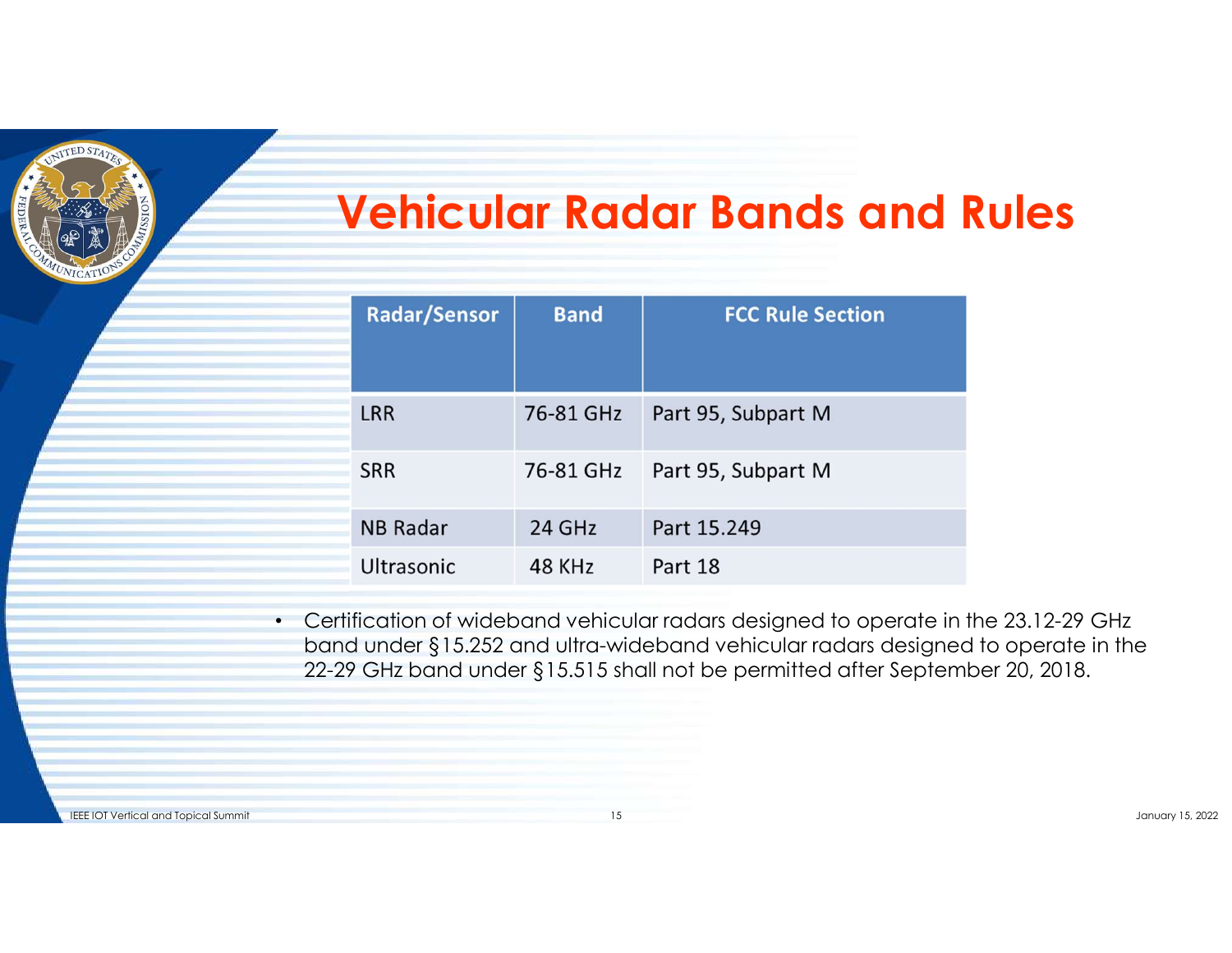

# Ultra-Wideband

- UWB Rules (Part 15, Subpart F) identifies following<br>systems. systems.
- Ground-Penetrating and Wall Penetrating Radars.  $\frac{1}{3}$   $\frac{1}{1}$ Must operate with a UWB below 10,600.
- Through-Wall Imaging Systems
	- Equipment operating with the UWB bandwidth below 960
	- Equipment operating with  $f_C$  and  $f_M$  between 1990 MHz and  $\frac{f_{Band}}{f_{0.96}}$ 10600 MHz
- 
- contained between 1,990 MHz and 10,600 MHz.<br>Medical imaging systems The UWB bandwidth<br>must be contained between 3,100 MHz and 10,600 must be contained between 3,100 MHz and 10,600  $\frac{2}{3}$  ss MHz.
- used outdoor.
- that are primarily hand held while being operated.



IEEE IOT Vertical and Topical Summit 16 January 15, 2022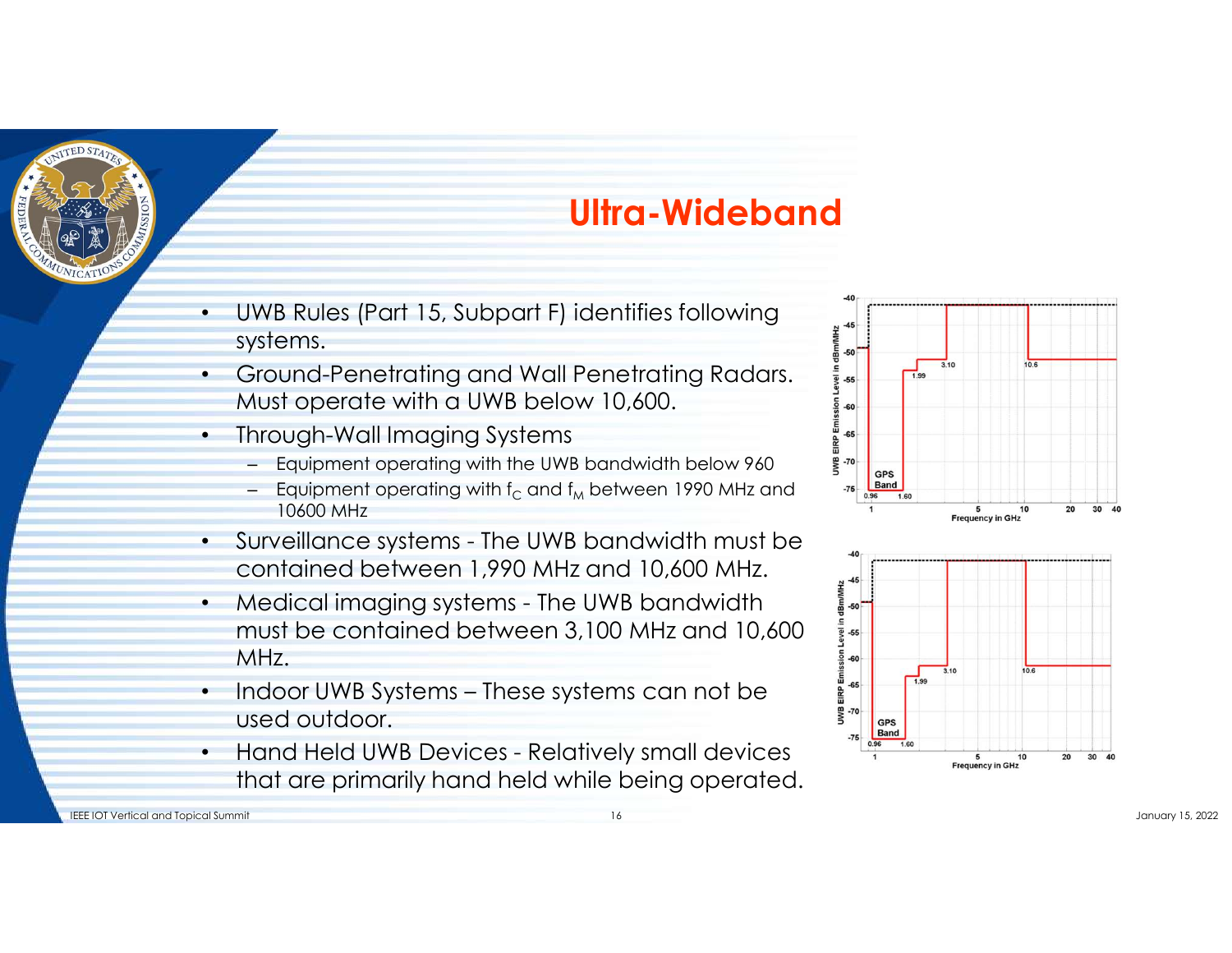

# Part 15 Waivers

- A radio frequency device that operates in accordance with the Part 15 unlicensed rules may not be marketed unless it has completed the appropriate equipment **Part 15 Waivers**<br>A radio frequency device that operates in accordance<br>with the Part 15 unlicensed rules may not be marketed<br>unless it has completed the appropriate equipment<br>authorization process - certification for most radiators.
- Certification will only be granted for a device that has demonstrated compliance with all applicable Commission rules.
- If a specific rule cannot be complied with, the responsible party may submit a request for waiver.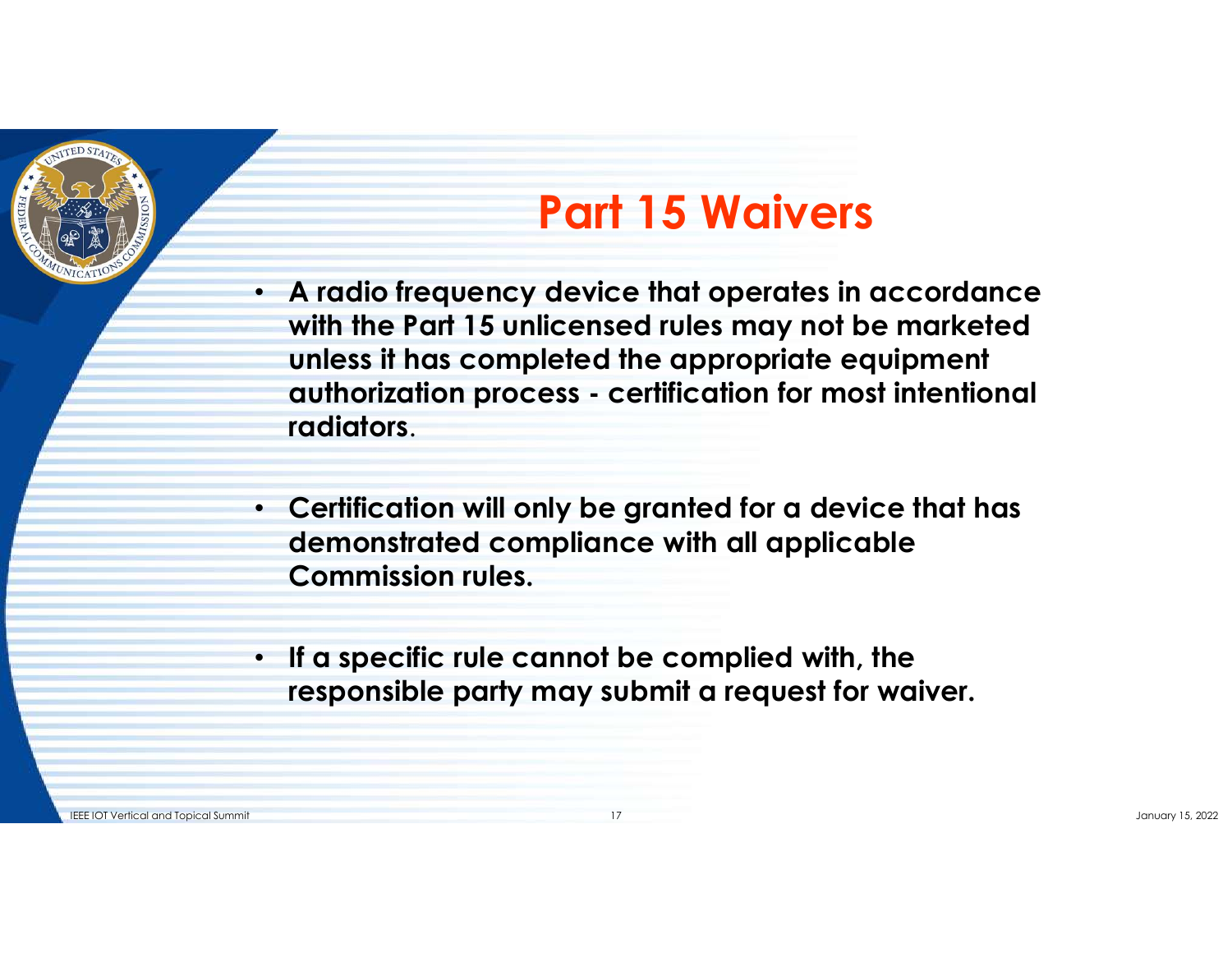

# **Motion Sensing Device**<br>
For Granted April 14, 2021, DA 21-407<br>
Mis automotive in-cabin radar use at higher power than perion<br>
15.255<br>
e Order addresses six similar waiver requests:<br>
• Vayyar Imaging (DA 21-407)<br>
• Valeo N Motion Sensing Devices

Waiver Granted April 14, 2021, DA 21-407

Permits automotive in-cabin radar use at higher power than permitted by Section 15.255

Single Order addresses six similar waiver requests:

- Vayyar Imaging (DA 21-407)
- 
- Tesla (DA 21-407)
- IEE Sensing (DA 21-407)
- Infineon Technologies America (DA 21-407)
- Brose North America (DA 21-407)

Waiver Granted April 14, 2021, DA 21-407<br>
Permits automotive in-cabin radar use at higher power than permitted by<br>
Section 15.255<br>
Single Order addresses six similar waiver requests:<br>
· Vayyar Imaging (DA 21-407)<br>
· Use No device that senses gestures rather than touch. Required waiver of power requirements for devices operating in the 57-71 GHz band (15.255). Waiver granted Dec. 2018.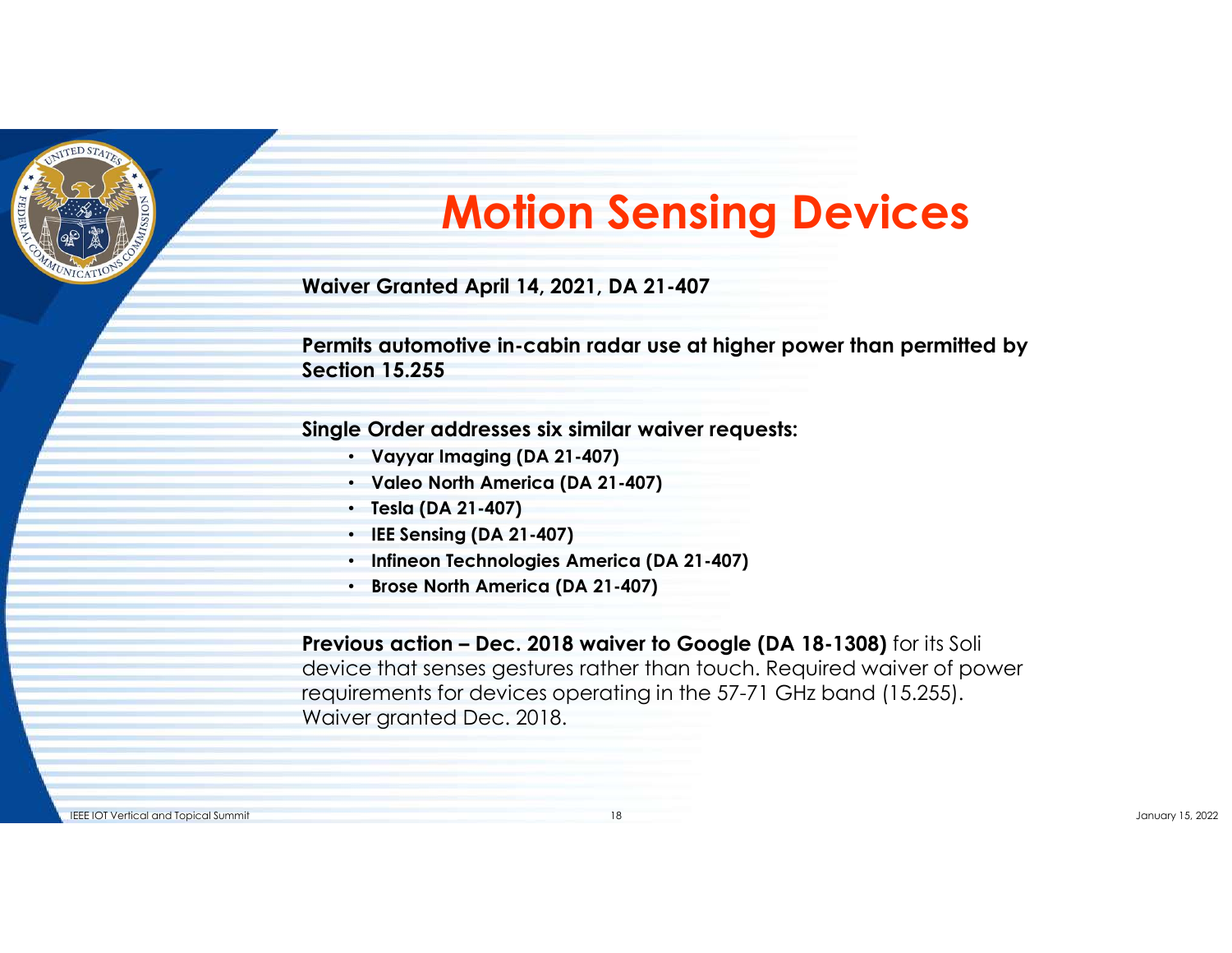

# **Motion Sensing Devices**<br> **Continued July 9th, 2021 permits radar use at higher power than**<br>
the Dreta July 9th, 2021 permits radar use at higher power than<br>
the Order addressing six waiver requests:<br>
ant condition restri **Motion Sensing Devices**<br> **Continued Server Constant Co.**<br>
Franched July 9th, 2021 permits radar use at higher power than<br>
by Section 15.255<br>
ate Order addressing six waiver requests:<br>
ant condition restricted to the inte **CONTINUTE SETTSTANTS AND THE CONTROLL SETTS AND THE CONTROLLER (SCITE AND ASSES** the Order addressing six waiver requests:<br>
and Corder addressing six waiver requests:<br>
and condition restricted to the interior of new pass Motion Sensing Devices **Continued**

Waiver Granted July 9th, 2021 permits radar use at higher power than permitted by Section 15.255

Six separate Order addressing six waiver requests:

- Grant condition restricted to the interior of new passenger motor vehicles for the primary purpose of in-cabin monitoring functions
	- Faurecia Clarion Electronics North America (DA 21-811)
	- Texas Instruments Incorporated (DA 21-812)
	-
	-
- Grant condition restricted to in-home health-related monitoring and medical imaging applications
	-
- Grant condition restricted to a radar sensor
	- Amazon.com Services LLC (DA 21-813)

These Orders include additional condition on radar off-time between two Six separate Order addressing six walver requests:<br>
• Grant condition restricted to the interior of new passenger motor vehicles for<br>
the primary purpose of in-cabin monitoring functions<br>
• Faves Instruments incorporated time" for purposes of computing the duty cycle.

IEEE IOT Vertical and Topical Summit 19 January 15, 2022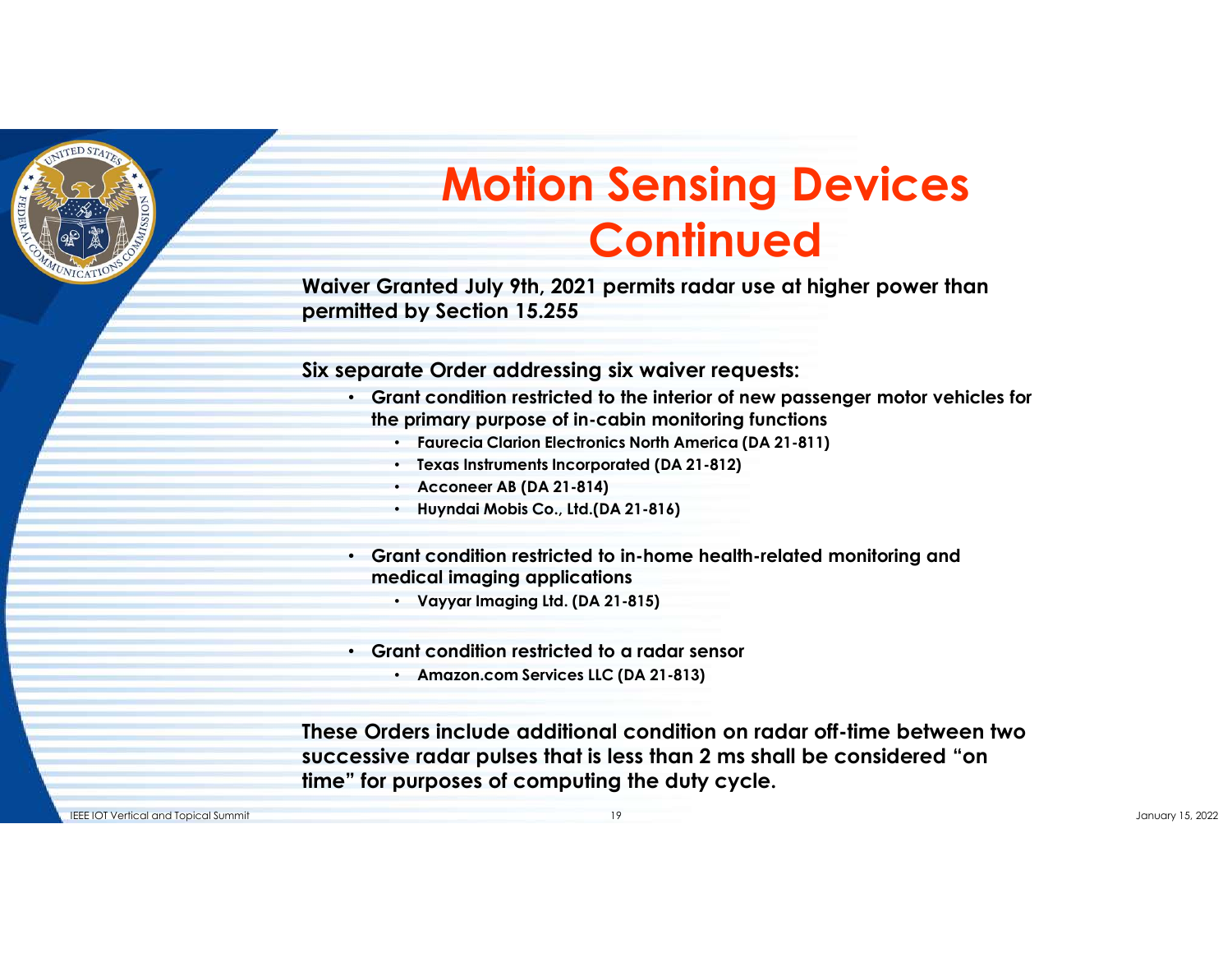

# Detection/Screening

- Rohde & Schwarz (DA 20-1025) Security scanner system in the 70-80 GHz band designed to detect the presence of concealed metallic and non-metallic threats carried in or underneath the clothing of persons. Waivers of Sections 15.205 (restricted bands) and 15.209 (field strength limits) granted Sep. 2020.
- Liberty Defense (Open ET Docket 19-217) seeks waivers of rules related to measurements, ultra-wideband (UWB) operations and certain user restrictions (15.31, 15.503, 15.511 and 15.521) for its HEXWAVE weapons/threat detection system.

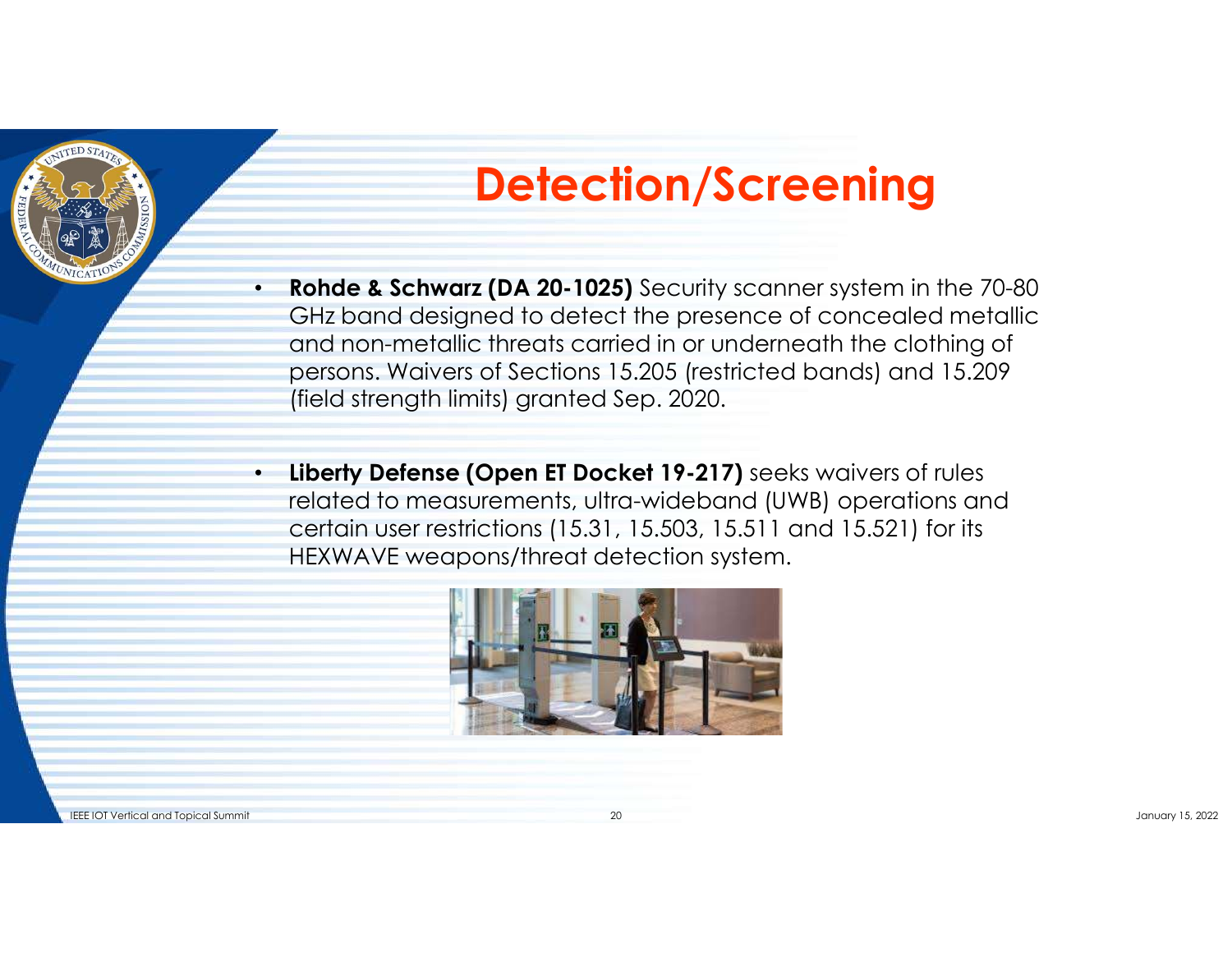

# Ground Penetrating Radar (GPR), mapping, measuring & other uses

• Zebra Technologies (DA 21-1294) positioning system in the 7125-8500 MHz band for applications such as tracking players in sports venues. Waiver of Section 15.519(a)(1) (The 10 second receiver acknowledgement requirement) granted October 19, 2021. ra Technologies (DA 21-1294) positioning system in the bottom of complications such as tracking players in spoter of Section 15.519(a)(1) (The 10 second receiver mowledgement requirement) granted October 19, 20<br>21-1294 wai

#### • DA 21-1294 waiver conditions include:

- Zebra shall ensure that the UWB bandwidth of the Dart system is fully contained within the 7125-7900 MHz frequency band.
- The width of the individual transmission pulses from a DART device shall not exceed 2.5 nanoseconds.
- The total number of transmission pulses from an individual Dart device in any one second shall not exceed 4600.
- The maximum number of active Dart tags in a designated sports venue shall not exceed 600.
- The locations where the Dart system is permitted to operate outdoors only under the conditions of this waiver order, are limited to NFL game venues, NFL practice venues, one Senior Bowl venue, and college sports venues as specified in Zebra's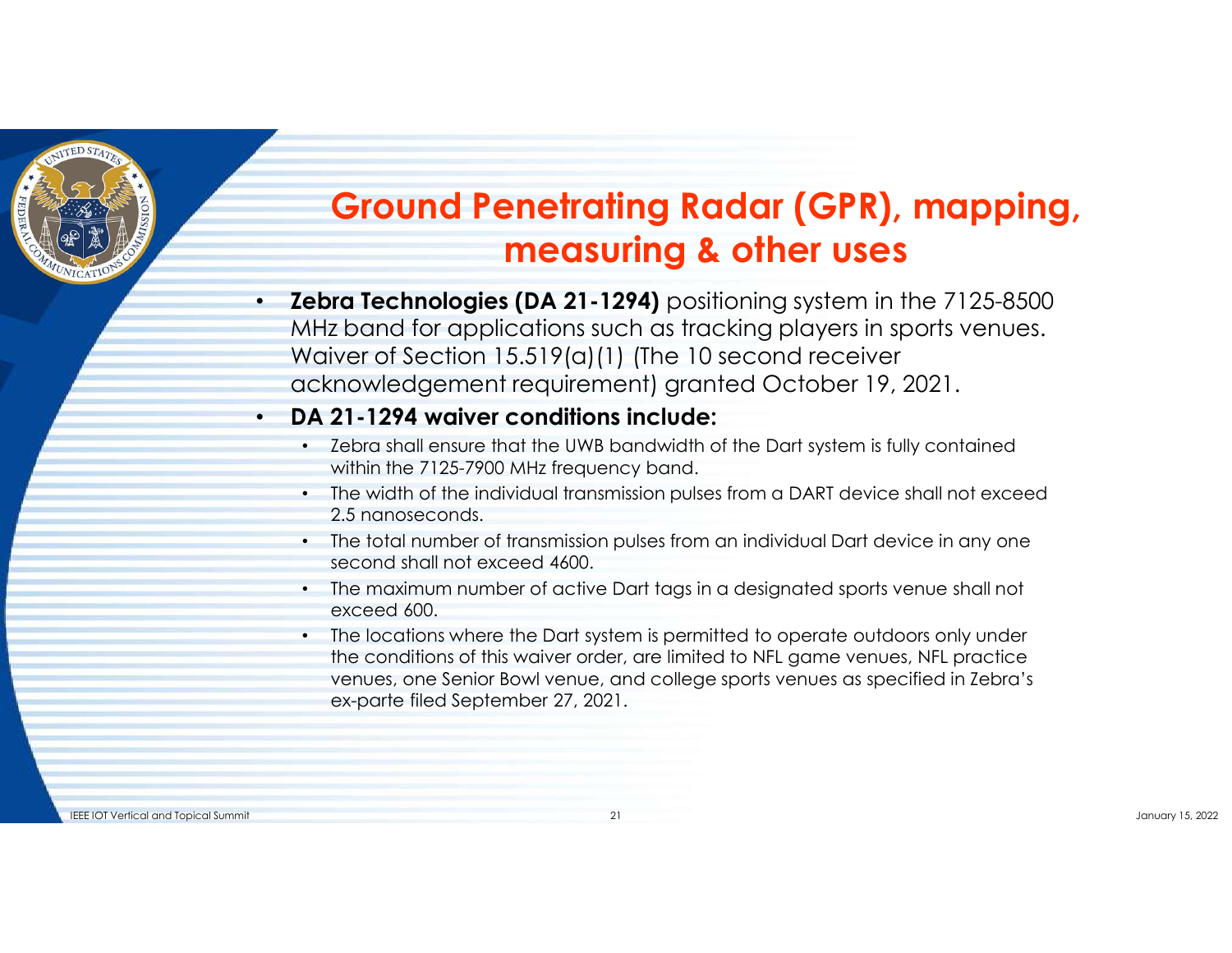

# Ground Penetrating Radar (GPR), mapping, measuring & other uses

- **Robert Bosch (DA 22-8)** A frequency hopping UWB system in the 1.8 GHz and 5.7 GHz band for drywall scanning and stud finding function. Waiver of section 15.503(d) (fractional bandwidth equal to or greater than 0.20 or a UWB bandwidth equal to or greater than 500 MHz), 15.503(h), (definition for a wall imaging system), and Section 15.521(d)(compliance measurements shall be made with the pulse train gated on) granted January 4, 2022. **Ground Penetrating Radar (GPR), mapping,**<br> **encasuring & other uses**<br>
• Robert Bosch (DA 22-8) A frequency hopping UWB system in the 1.8<br>
GHz and 5.7 GHz band for drywall scanning and stud finding<br>
function. Waiver of sec **Ground Penetrating Radar (GPR), mapping,**<br> **measuring & other uses**<br> **Robert Bosch (DA 22-8)** A frequency hopping UWB system in the 1.8<br>
GHz and 5.7 GHz band for drywall scanning and stud fining<br>
function. Waiver of secti
- technology, which relies on UWB GPR to enable active of certain operational and Federal coordination requirements (15.509 and 15.525)
- GSSI (Open ET Docket 19-155) request for waivers of the UWB rules to market up to 2000 evaluation kits for an UWB GPR intended to enable self-driving cars to read features of the roadbed beneath the pavement. (15.31, 15.503, and 15.509) IEEE IOT Vertical and Topical Summit 2002 January 15, 2022 2014 22 January 15, 2022 2014 2014 2022 2022 2022 2023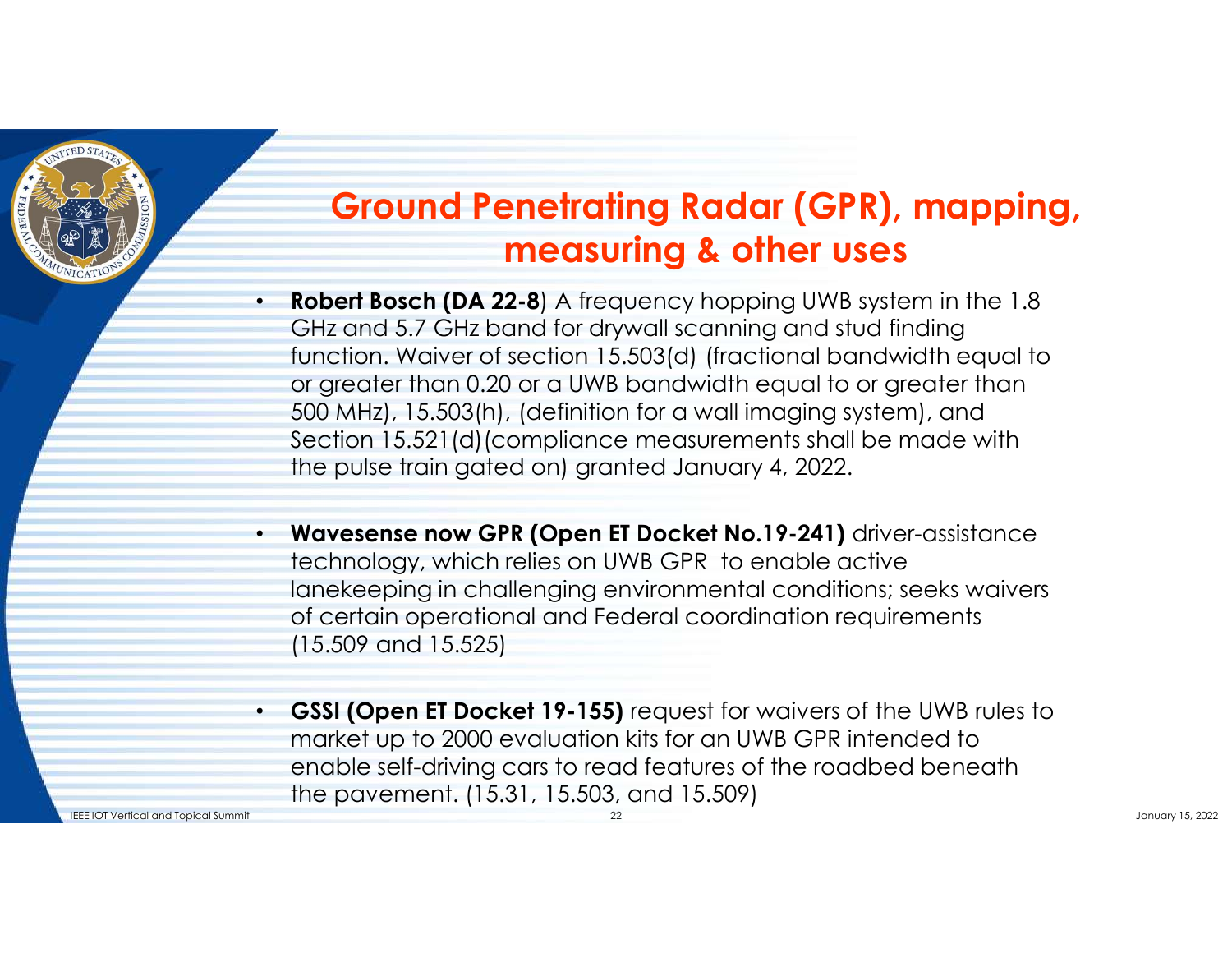

# Ground Penetrating Radar (GPR), mapping, measuring & industrial uses

- **Proceg (Open ET Docket 20-127**) request for waivers of the UWB rules to test the safety, durability and sustainability of materials used in industrial settings. The request seeks to modify previously granted waiver to extend the operating frequency range from 200-6000 MHz to 30 MHz-8000 MHz.
- Leica (Open ET Docket No. 19-350) radar modules operating in the 60-64 GHz frequency band used on UAVs for hazard detection while in flight. Seeks waiver of the prohibition on-board aircraft in Section 15.255(b)(2). Waiver granted Jul. 2018.

IEEE IOT Vertical and Topical Summit 23 January 15, 2022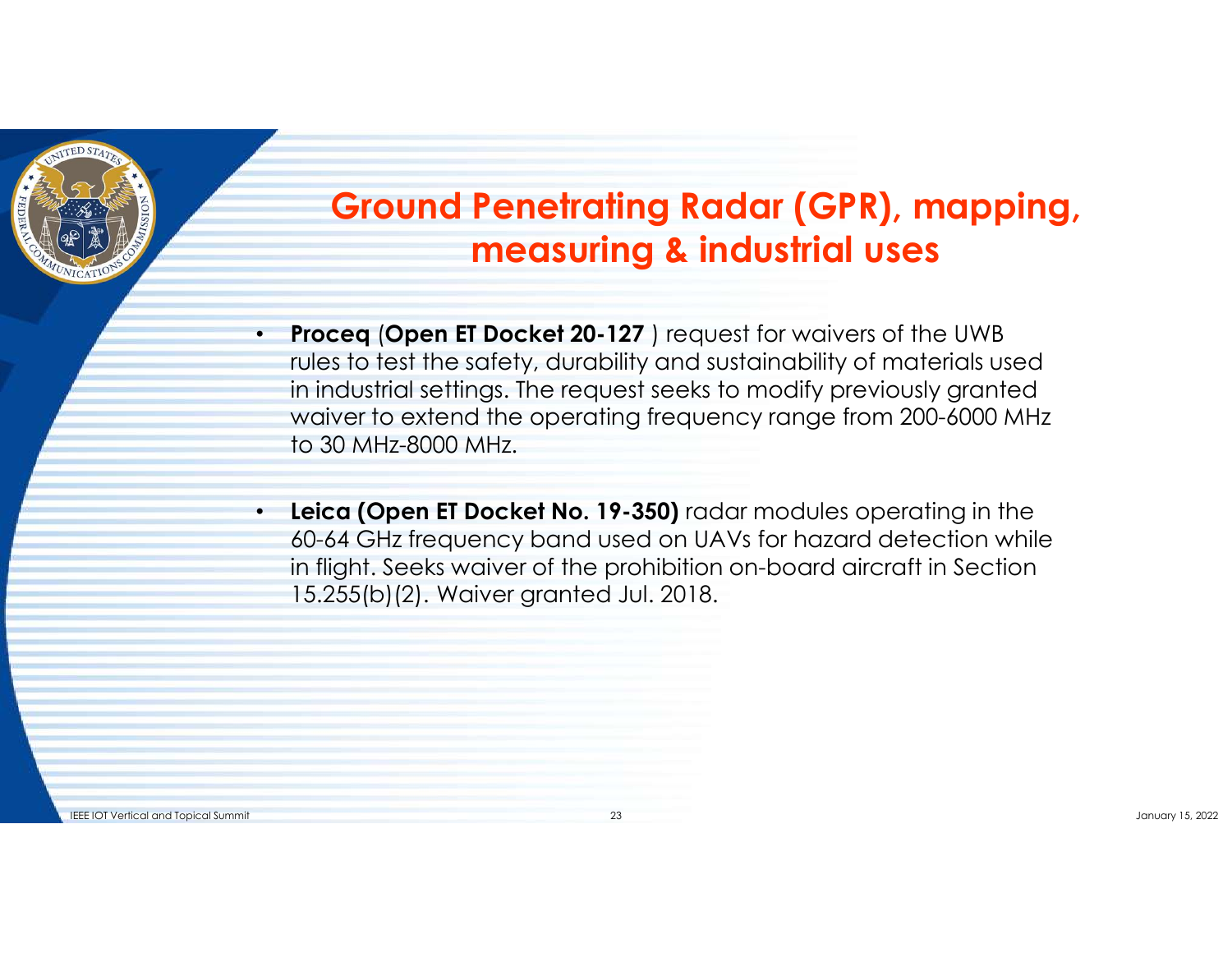

# Railroad Safety

- Metrom (DA 20-1186) Waiver of the UWB rules for their AURA system designed to prevent collisions between trains, over-speed derailments, unauthorized train movement in work zones, and to minimize human error. (15.519(a), prevent collisions between trains, over-speed derailments, unauthorized train movement in work zones, and to minimize human error. (15.519(a), and 15.519(c)) granted Oct. 2020.
- **Piper (DA 20-1349)** Waiver of the UWB rules for their Enhanced Transit Location System (ETLS) designed to provide position information of trains, prevent train-to-train collisions and identifying unauthorized train movements in work zones. (15.519(a)(2) and 15.250(c)-(d)) granted Nov. 2020.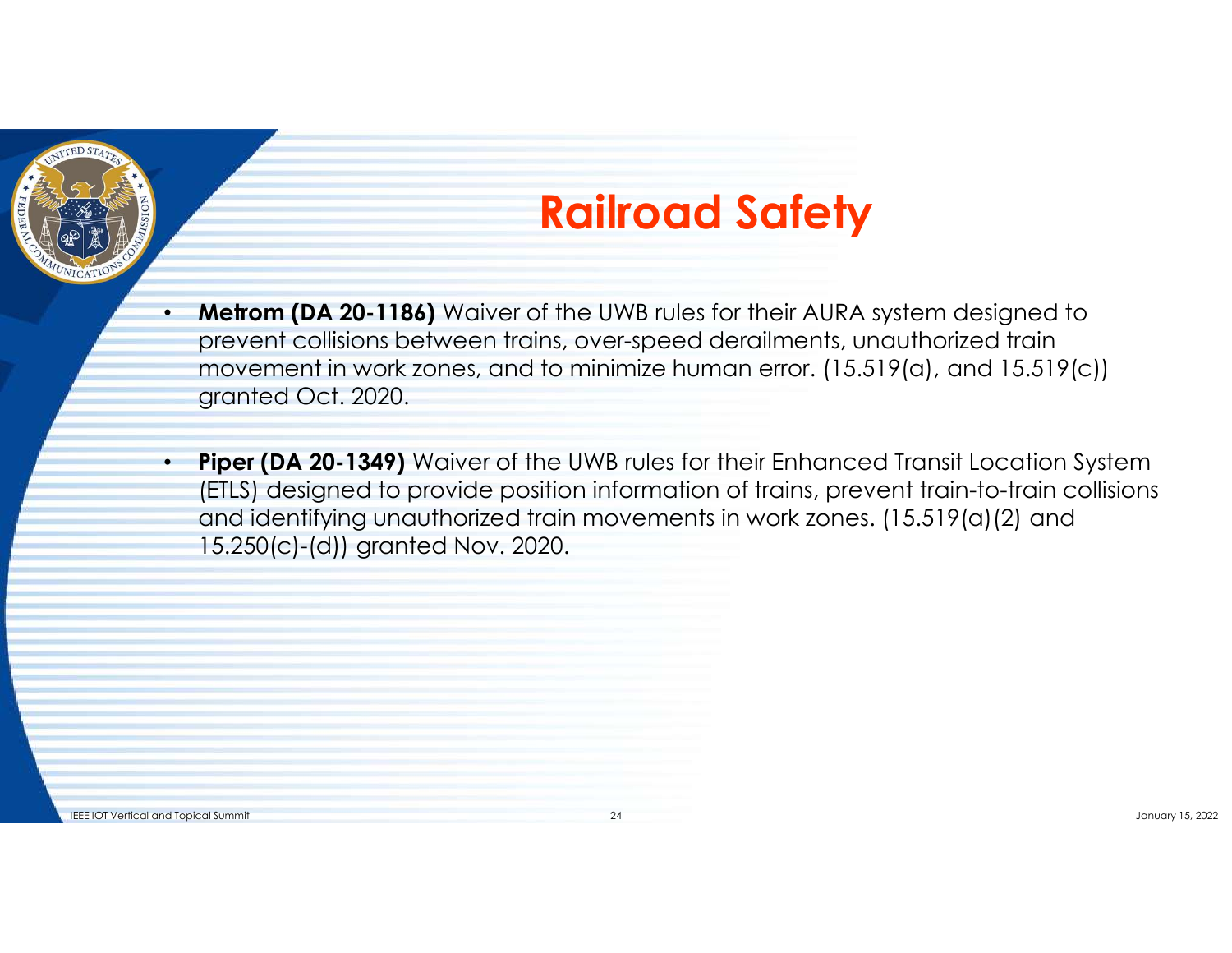

# U-NII Bands

- **U NII Bands**<br>• Hydroid now Kongsberg Seatex AS (Open ET Docket No. ET 19-240) seeks a waiver to use directional gains in excess of 6 dBi, without reducing transmitter power, for two-<br>way communications between vessels, use directional gains in excess of 6 dBi, without reducing transmitter power, for twoway communications between vessels, and between shore points at fixed locations and vessels. (15.407(a)(3)).
- **Hydroid now Kongsberg Seatex AS (Open ET Docket No. ET 19-240)** seeks a waiver to use directional gains in excess of 6 dBi, without reducing transmitter power, for two-way communications between vessels, and between sho beamforming fixed wireless base stations in the 5.15-5.25 GHz and 5.725-5.85 GHz bands with EIRP of up to 48 dBm (12 dB above the limit prescribed by the Commission's rules). The waiver will permit its customers to provide better high-speed broadband service to subscribers so that they can stay connected and access essential services during the COVID-19 pandemic. Waiver granted Jul. 2020; extension granted Sep. 2020 (15.407(a)).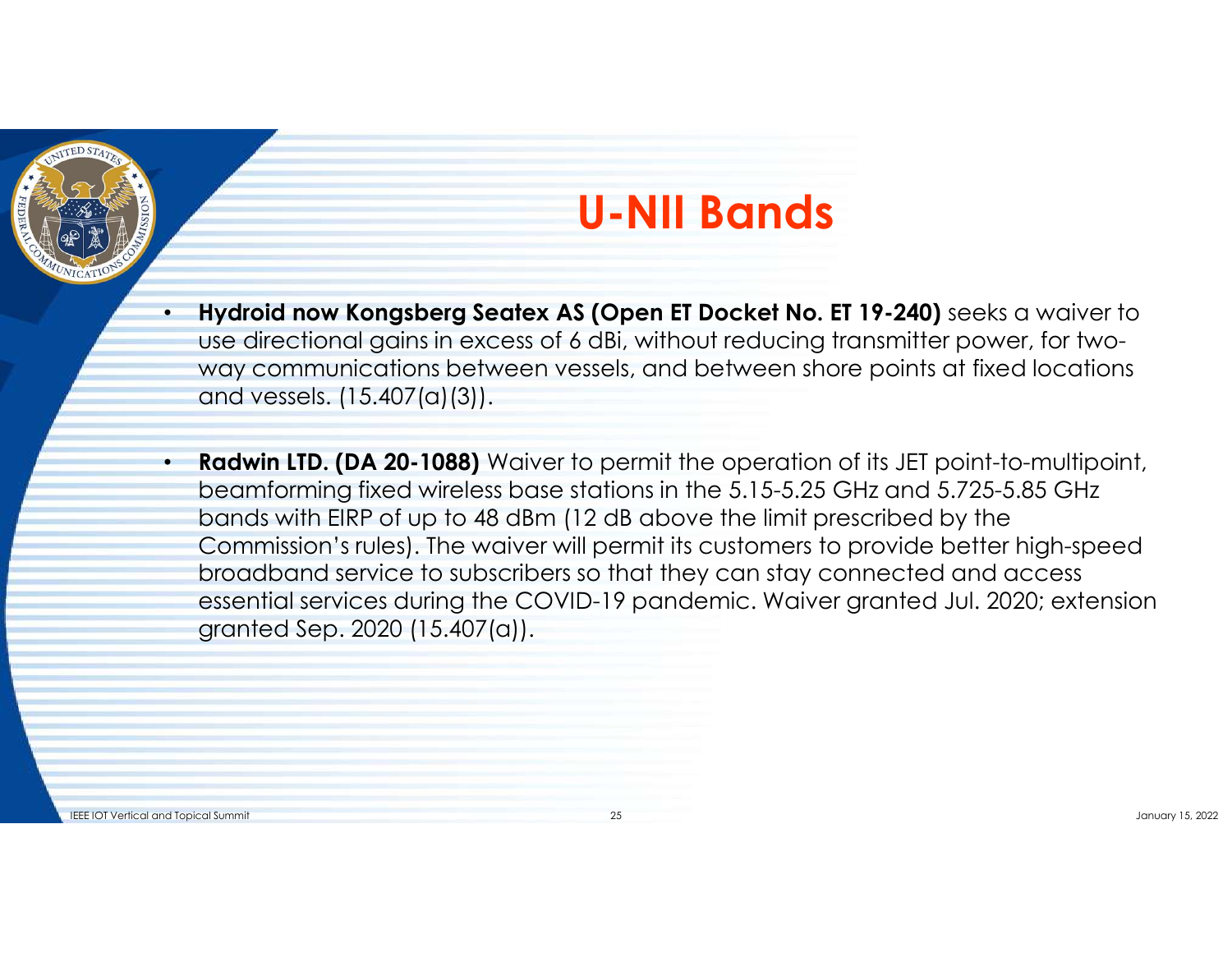

# Medical devices

- Zoll Medical /Kyma Medical Tech (DA 16-1009 mod. By DA 19-742)<br>• UCor medical device to monitor congestive heart failure. Required<br>waivers of Sections 15.31, 15.503, 15.513, and 15.521 for bandwidth,<br>measurement, and fre waivers of Sections 15.31, 15.503, 15.513, and 15.521 for bandwidth, measurement, and frequency range. Waiver granted Sep. 2016 and modified Aug. 2019. • **Medical Aviced Calculations, 2013**<br>• Sensible Medical Independent (DA 16-1009 mod. By DA 19-742)<br>• UCor medical device to monitor congestive heart failure. Required<br>waivers of Sections 15.31, 15.503, 15.513, and 15.521 • **Zoll Medical /Kyma Medical Tech (DA 16-1009 mod. By DA 19-742)** – uCor medical device to monitor congestive heart failure. Required waivers of Sections 15.31, 15.503, 15.513, and 15.521 for bandwidth, measurement, and f
- designed to measure lung fluid measurements in congestive heart failure patients. Required waivers of Sections 15.31, 15.503, 15.513, 15.521, and 15.525 related to bandwidth, frequency range, measurements and coordination. Waiver granted Sep. 2019.
- breathing, and other physiological signals in patients without bodyworn sensors. Requests Waivers of Sections 15.503, 15.31, and 15.521 related to UWB operations and measurements. Waiver granted Apr. 2020.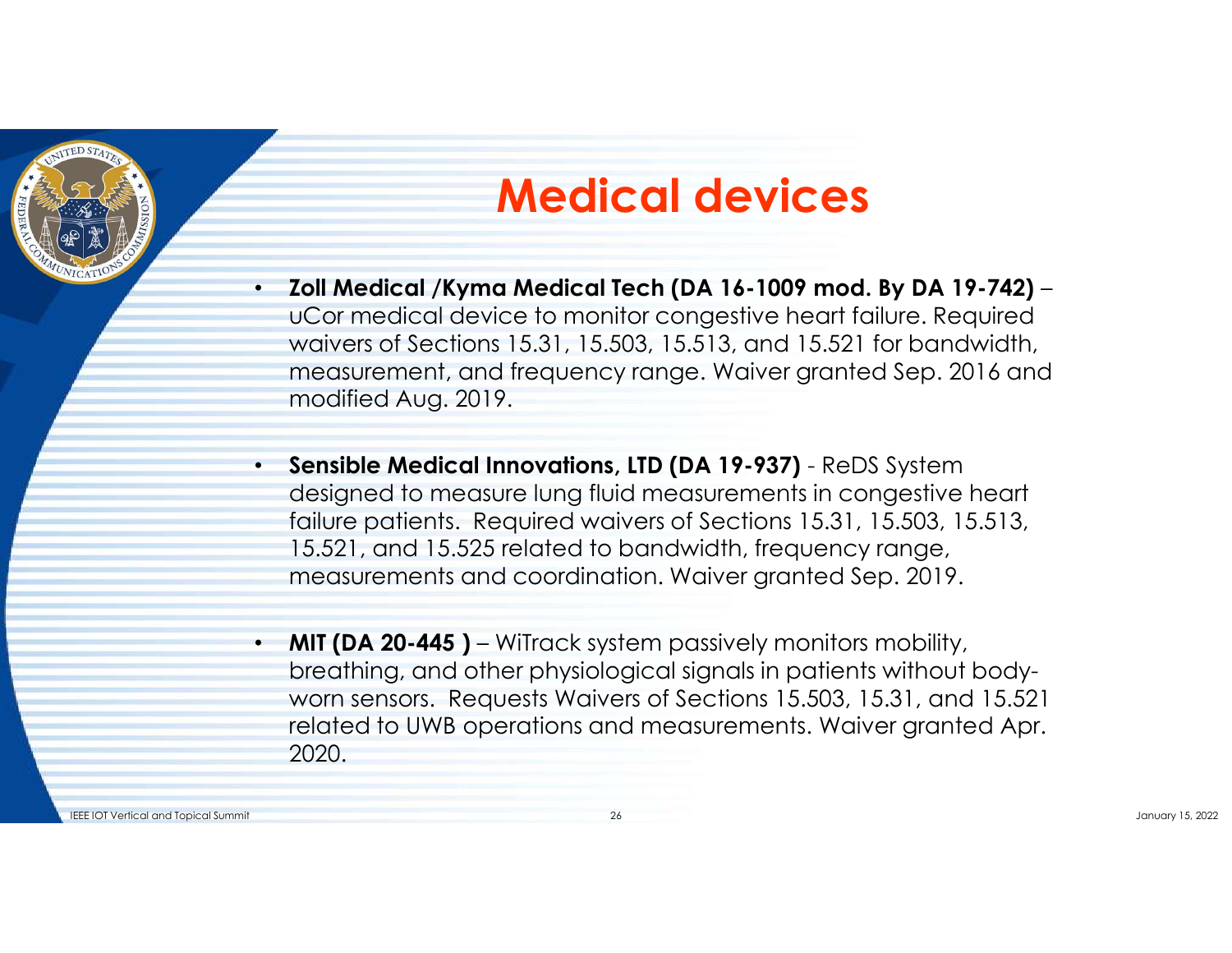

# Medical devices **Continued**

• GE Healthcare (GEHC) (DA 20-489) To keep up with the demand created by COVID-19, GEHC requests limited waivers of the Commission's radio-frequency (RF) device equipment requirements to allow specific medical devices to be marketed, operated, and imported prior to such equipment receiving an equipment authorization grant. GEHC request waiver of certain provisions of title 47 of the Code of Federal Regulations (CFR) in part 2, part 15, part 18, and part 95. Waiver granted May 11, 2020.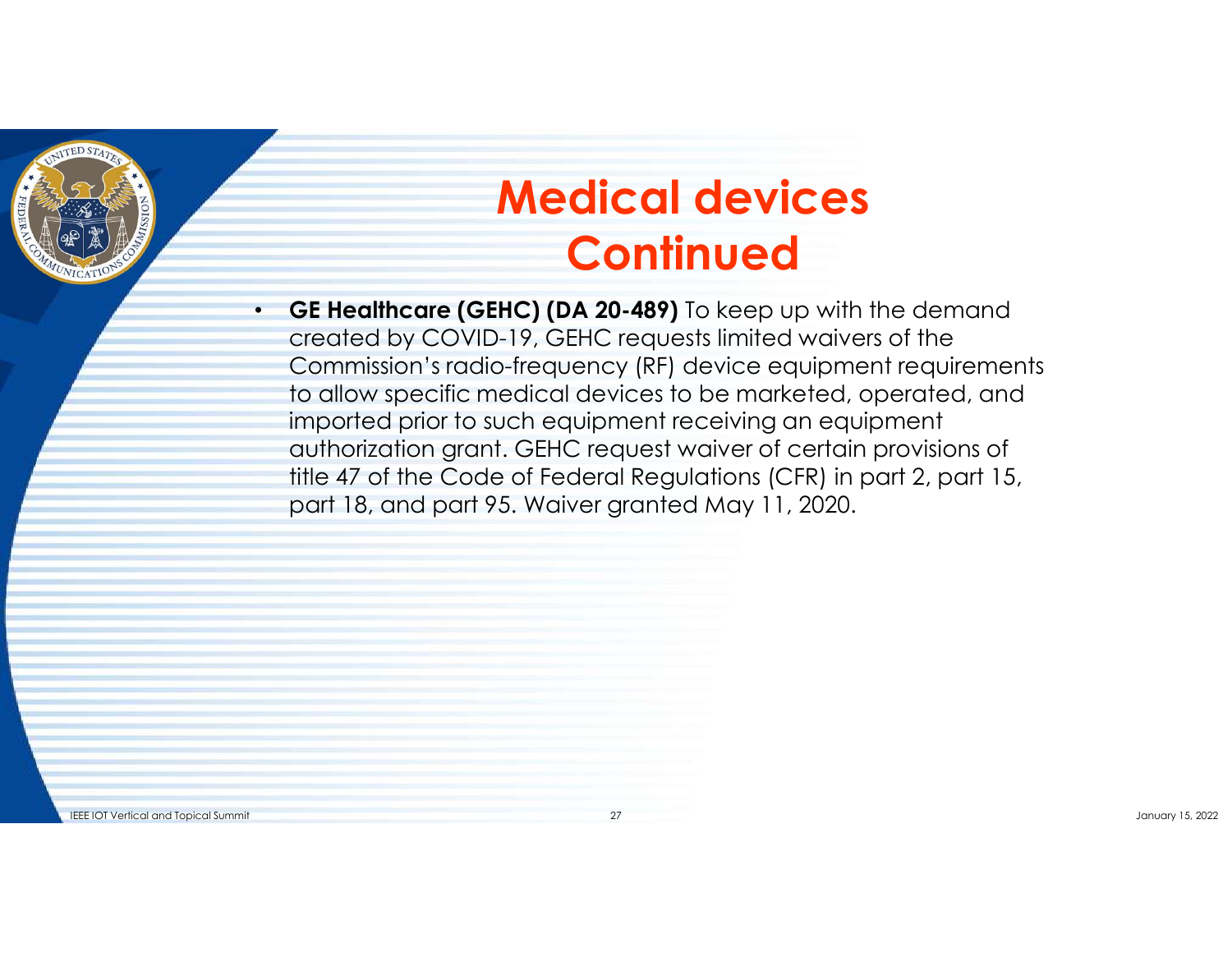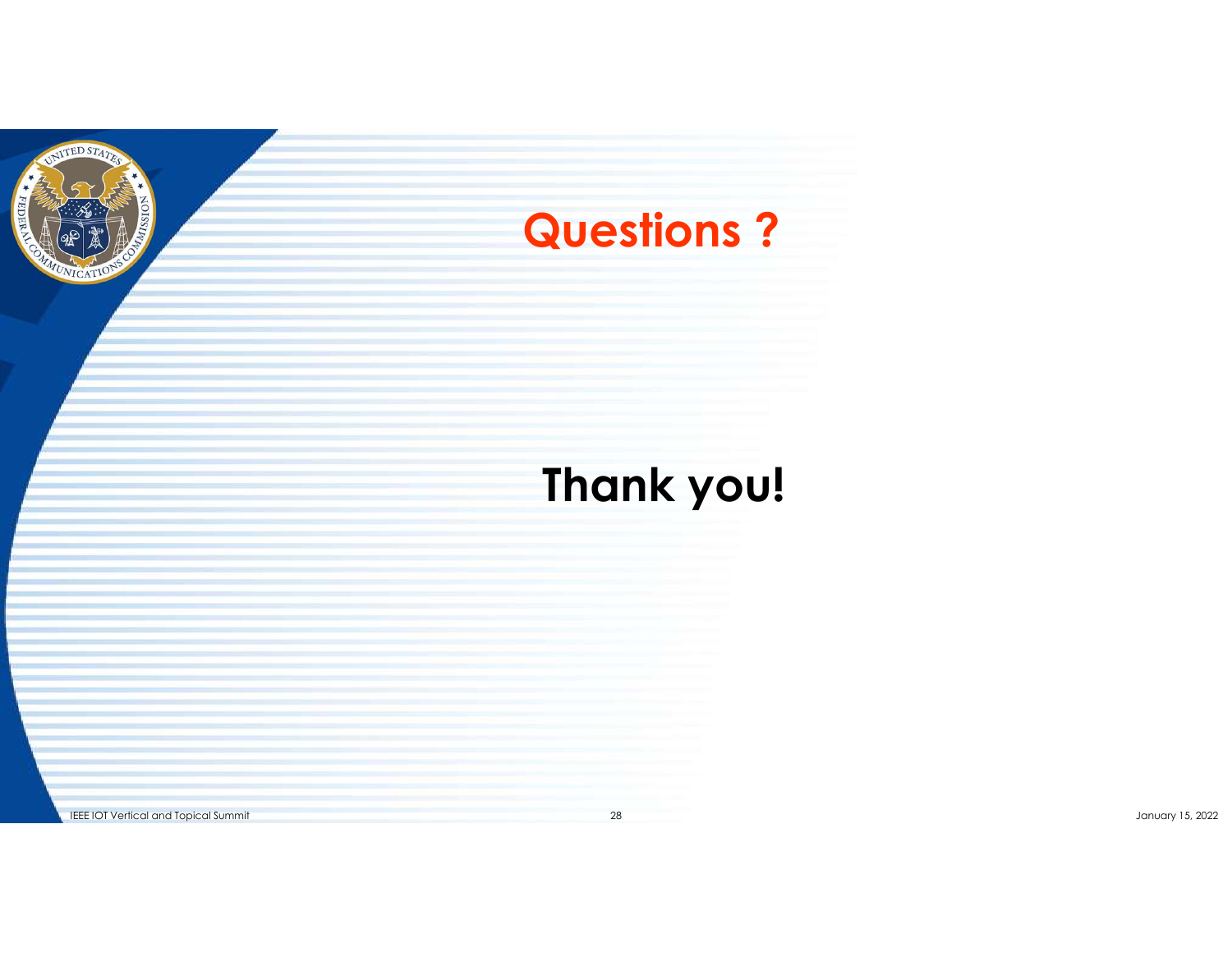

# Waiver Process

- A request must demonstrate that there is good cause to waive the specific rule requirement.
- **Waiver Process**<br>- **If the specific rule requirement.**<br>- If the staff determines that the request warrants further<br>- If the staff determines that the request warrants further<br>- consideration, it typically will release a pu consideration, it typically will release a public notice establishing a period for public comment. **Waiver Process**<br> **CONTRET ACCESS**<br> **CONTRET APPROXIMENT APPLATE CONTRETERT APPLATE CONSIDERED**<br> **CONTRET APPROXIMENT APPROXIMED APPROXIMED APPROXIMATE CONSIDERATION**<br> **CONTRET APPROXIMENT APPROXIMENT APPROXIMATE Special c**
- The request will be granted or denied based upon review of the entire record.
	- intended to ensure that underlying purpose of the waived rule continues to be satisfied.
- Parties are expected to provide a copy of the granted waiver when submitting the application for certification.